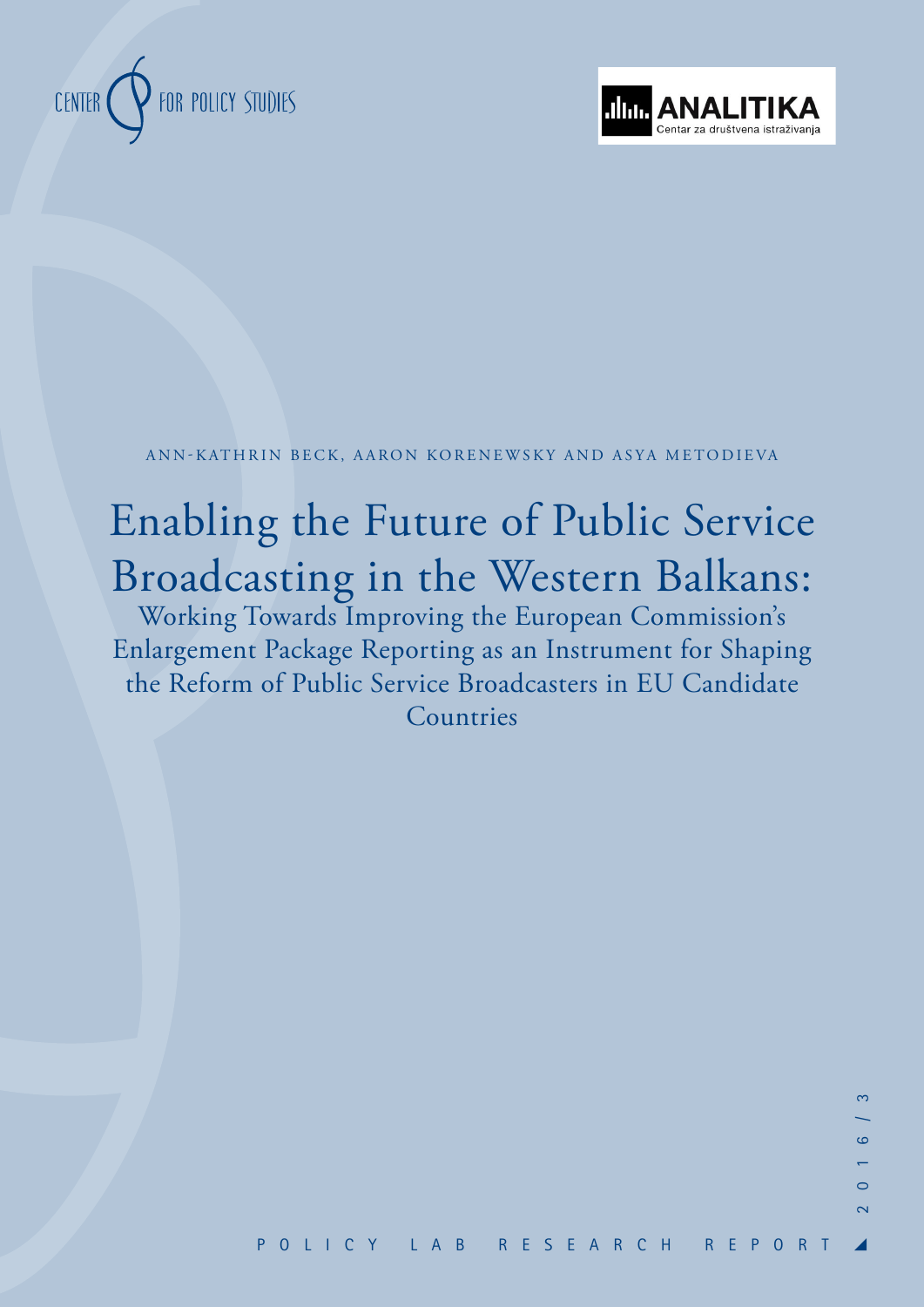



#### ABOUT THE PROJECT

This study was commissioned by the Center for Social Research Analitika, based in Sarajevo, Bosnia and Herzegovina. The work was conducted and recognized in partial fulfillment for the "Policy Labs" course within the School of Public Policy at Central European University.

Policy Labs are part of the MA curriculum and give an opportunity for small teams to work for external clients producing and presenting policy relevant research that will be used for advocacy, assessment and development. Clients are civic organizations, donors, research centers and international organizations. The Policy Lab focusing on this project for the Center for Social Research Analitika was mentored by Andrew Cartwright from the Center for Policy Studies.

#### ABOUT THE AUTHORS

Ann-Kathrin Beck was a student in the Erasmus Mundus Masters Program in Public Policy at the School of Public Policy at Central European University during the 2015-2016 Academic Year. Aaron Korenewsky and Asya Metodieva were students in the one-year Master of Arts program of the School of Public Policy at Central European University during the 2015-2016 Academic Year.

#### TERMS OF USE AND COPYRIGHT

The views in this report are the authors' own and do not necessarily reflect those of the Central European University or the Center for Social Research Analitika. This text may be downloaded only for personal research purposes. Additional reproduction for other purposes, whether in hard copies or electronically, requires the consent of the author(s), editor(s). If cited or quoted, reference should be made to the full name of the author(s), editor(s), the title, the Policy Lab Research Report series, the year and the publisher.

CENTER FOR POLICY STUDIES CENTRAL EUROPEAN UNIVERSITY Nador utca 9. H–1051 Budapest, Hungary cps@ceu.edu http://cps.ceu.edu

© Central European University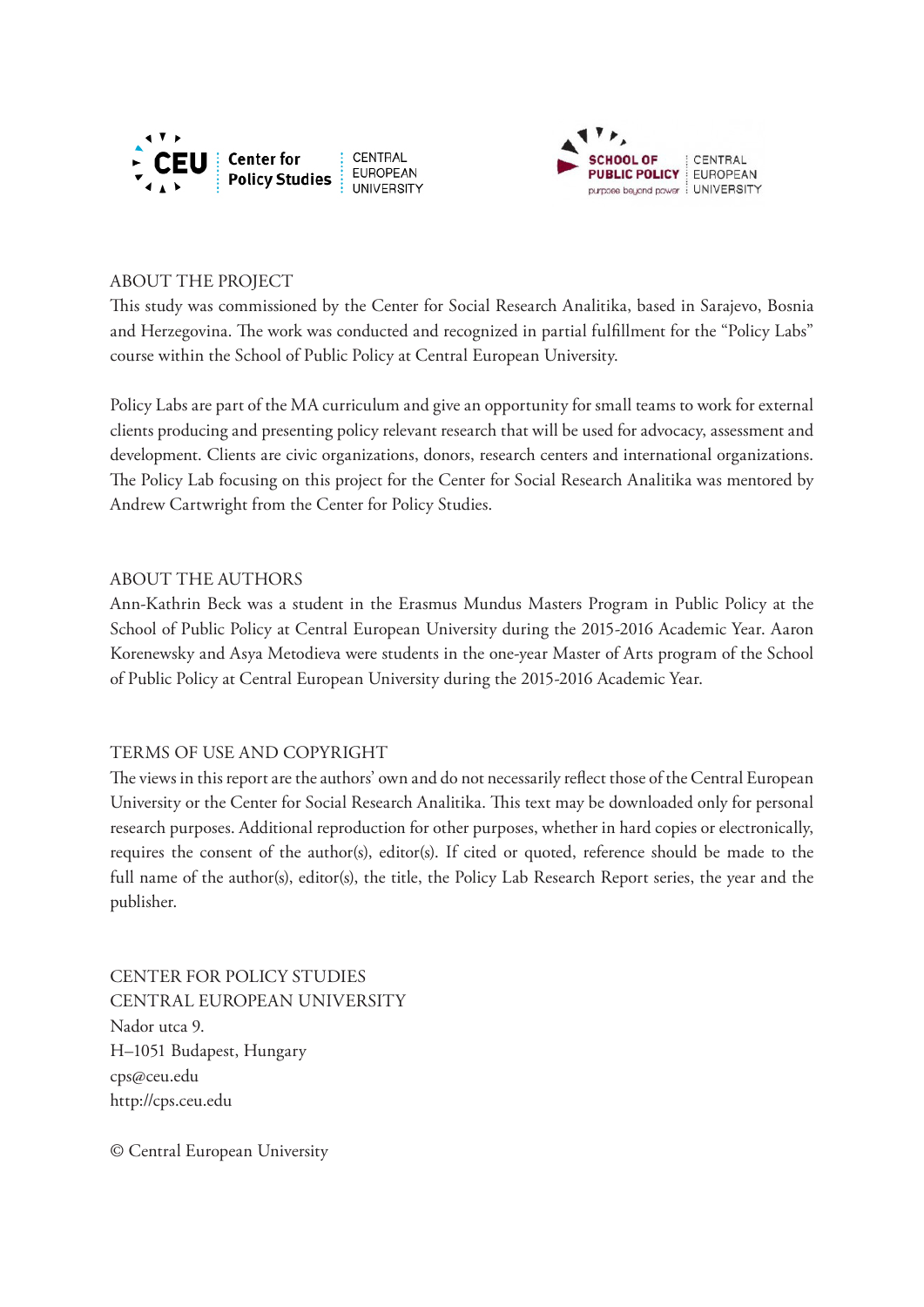# **Table of Contents**

| <b>OVERVIEWING THE LITERATURE ON POLITICIZATION OF PUBLIC SERVICE</b>   |  |
|-------------------------------------------------------------------------|--|
|                                                                         |  |
|                                                                         |  |
|                                                                         |  |
|                                                                         |  |
|                                                                         |  |
|                                                                         |  |
|                                                                         |  |
|                                                                         |  |
|                                                                         |  |
| THE EUROPEAN COMMISSION ON REFORMING PUBLIC SERVICE BROADCASTING IN     |  |
|                                                                         |  |
|                                                                         |  |
| A DISCUSSION: COUPLING ANALITIKA FINDINGS AND CONCLUSIONS WITH THE EC'S |  |
|                                                                         |  |
|                                                                         |  |
|                                                                         |  |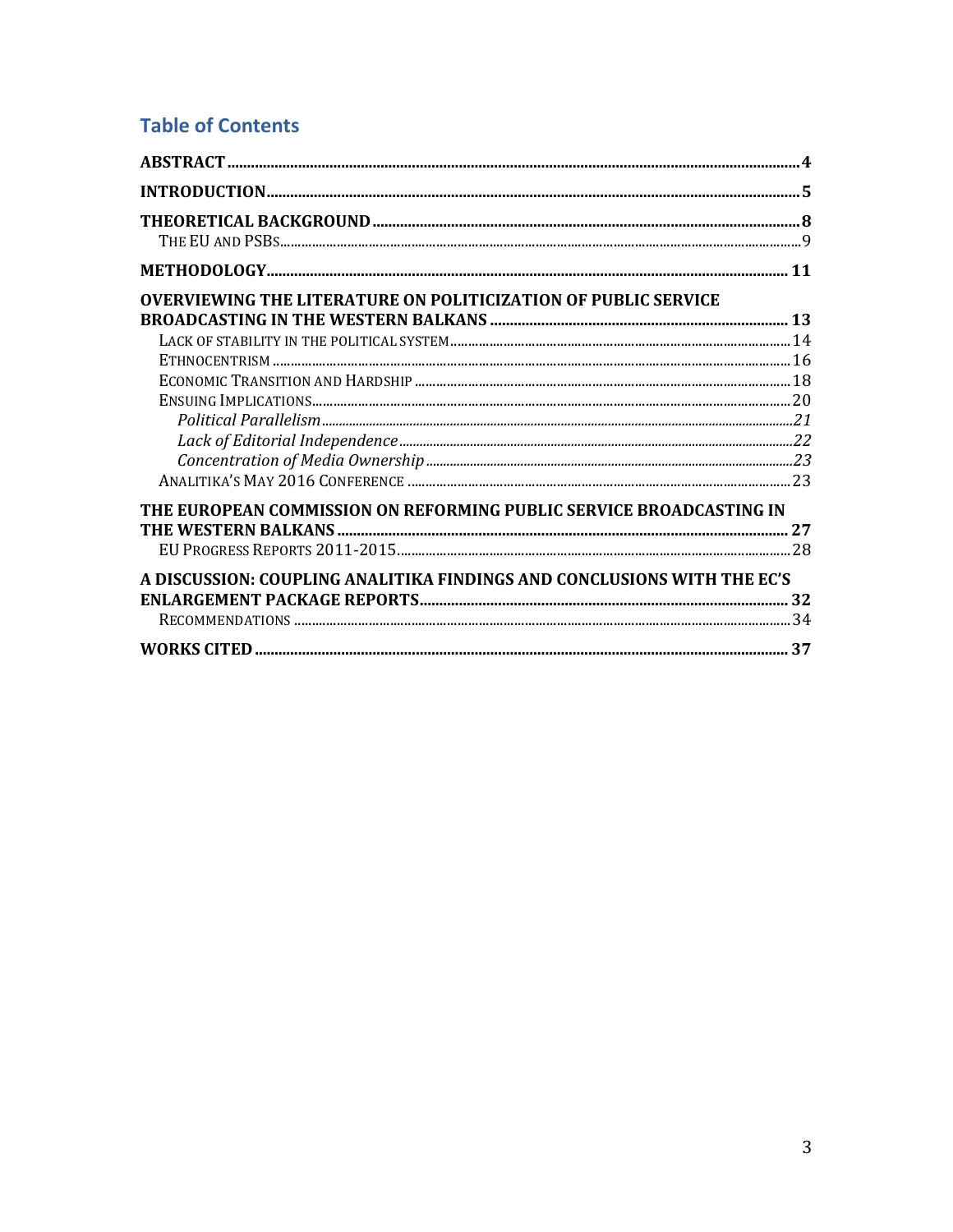### **Abstract**

The situation regarding the politicization of public service broadcasters (PSBs) in the Western Balkans (specifically for this study: Albania, Bosnia and Herzegovina, Kosovo, the Former Yugoslav Republic of Macedonia (Macedonia), Montenegro, and Serbia) is widely considered to have stagnated or deteriorated in the past several years. While the prospect of EU accession has been a driver for reform in the past, this decline will likely not be improved by the fact that the European Commission (EC) announced in July 2014 a five-year hiatus on admitting any new members to the European Union (EU)—dampening the pressure and urgency to make necessary reforms or to cease bad practices. This study asks whether the announcement of the hiatus has had any effect on the EC's consideration and monitoring of politicization of PSBs in the Western Balkans and what needs to be done to revert the worrying trend in the region. To do so, the study surveyed the most recent scholarly literature on the politicization of Western Balkan PSBs and then compared this materials' findings to the conclusions published in the progress reports for the Western Balkans issued as part of the EC's "Enlargement package" reporting. By incorporating into this analysis the most recent policy recommendations and findings from the Center for Social Research Analitika's May 2016 conference "The Future of Public Service Media in the Western Balkans: Never-Ending Transition?," this study aims to jump start the policy discussion and highlight what the EC could do to improve and supplement its reporting before the EC's hiatus concludes.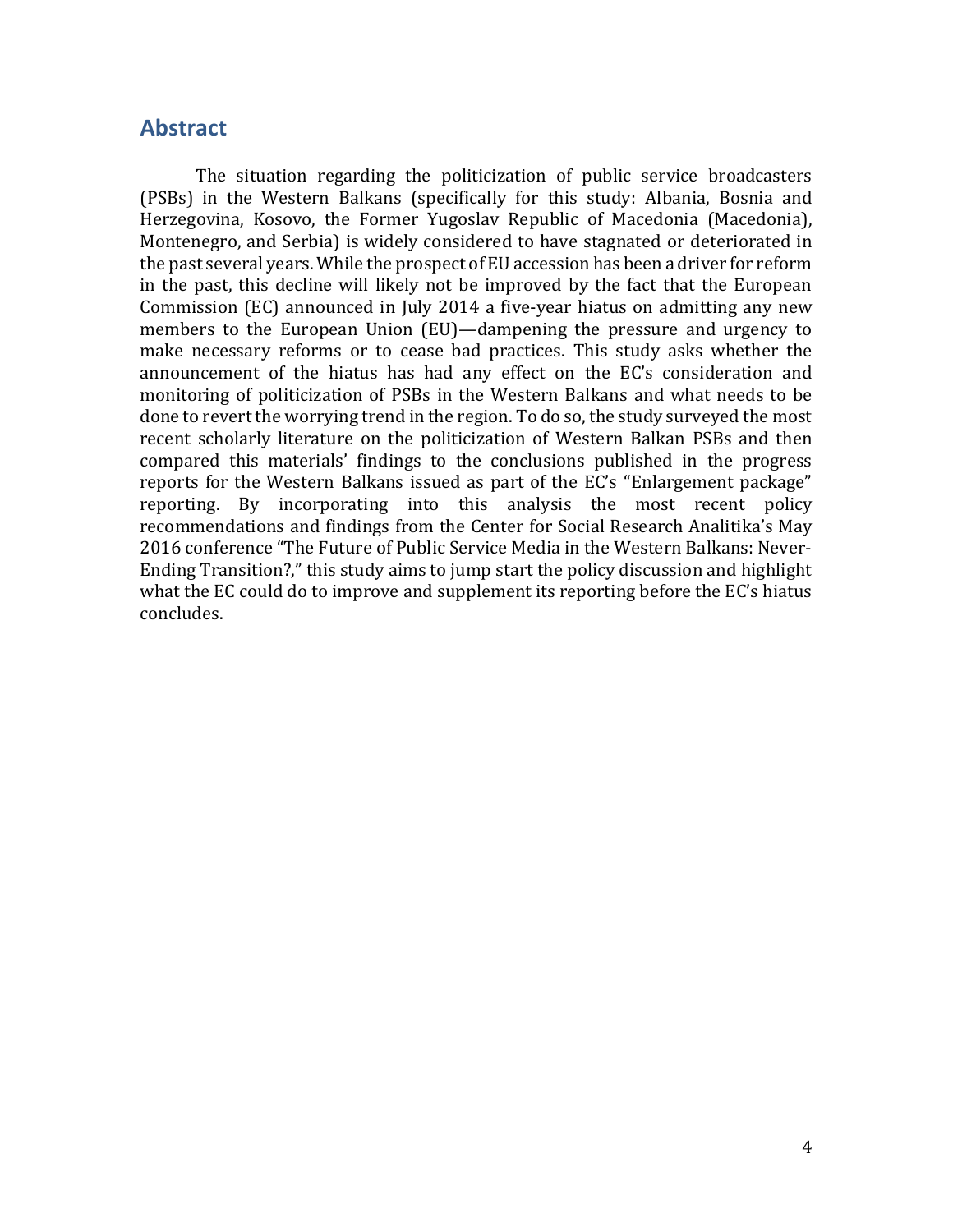## **Introduction**

 $\overline{a}$ 

The general consensus today is that the media environment in the Western Balkans—defined in this study as Albania; Bosnia and Herzegovina; the Former Yugoslav Republic of Macedonia (hereinafter "Macedonia"); Kosovo; Montenegro; and Serbia—has stagnated or even worsened, especially as donor support and international attention have shifted away from these countries since the mid-2000s. 1 Freedom House's "Freedom of the Press 2016" report goes so far as to mark Macedonia's media as having slipped to the status of "not free," while the rest of the Western Balkans stands at "partly free."<sup>2</sup> Moreover, this same report recognizes a regional pattern of declining indicators for media freedom, with Macedonia and Serbia even being registered among those countries with the steepest recorded declines in scores worldwide.

As Analitika's current project<sup>3</sup> and previous working paper series on media and democratization in the Western Balkans has suggested, the situation is particularly poor with respect to public service broadcasters (PSBs), which are often the subject of direct political interference and influence, and furthermore stunted by particularly small media markets and unsustainable funding mechanisms. Reversing such a worrying trend in the Western Balkans will certainly not be easy, although Analitika has intimated that the pressure for the necessary reform of PSBs and media laws throughout the region can and must come from within—through the work of civil society organizations, the wider community of experts, professional associations of journalists, the public, and from the PSBs themselves.

But this process is not happening in a vacuum. Above all, the Western Balkan countries either carry the status of official candidate countries (Albania, Macedonia,

<sup>1</sup> These six countries are the focus of the Center for Social Research Analitika's (hereinafter "Analitika") current project "The Prospect and Development of Public Service Media: Comparative Study of PSB Development in Western Balkans in Light of EU Integration." Croatia, which is politically and geographically a part of the Western Balkans, was also included as a case study in some parts of Analitika's project and the capstone conference in Sarajevo on May 19-20, 2016. It was not considered here for the purposes of this paper. <sup>2</sup> "Freedom of the Press 2016" (Washington, D.C.: Freedom House, April 2016), [https://freedomhouse.org/sites/default/files/FH\\_FTOP\\_2016Report\\_Final\\_04232016.pdf.](https://freedomhouse.org/sites/default/files/FH_FTOP_2016Report_Final_04232016.pdf)

<sup>3</sup> "The Prospect and Development of Public Service Media: Comparative Study of PSB Development in Western Balkans in Light of EU Integration" was launched by Analitika in cooperation with the University of Fribourg, Switzerland between July 2014 and June 2016, culminating in a conference held in Sarajevo on May 19-20, 2016.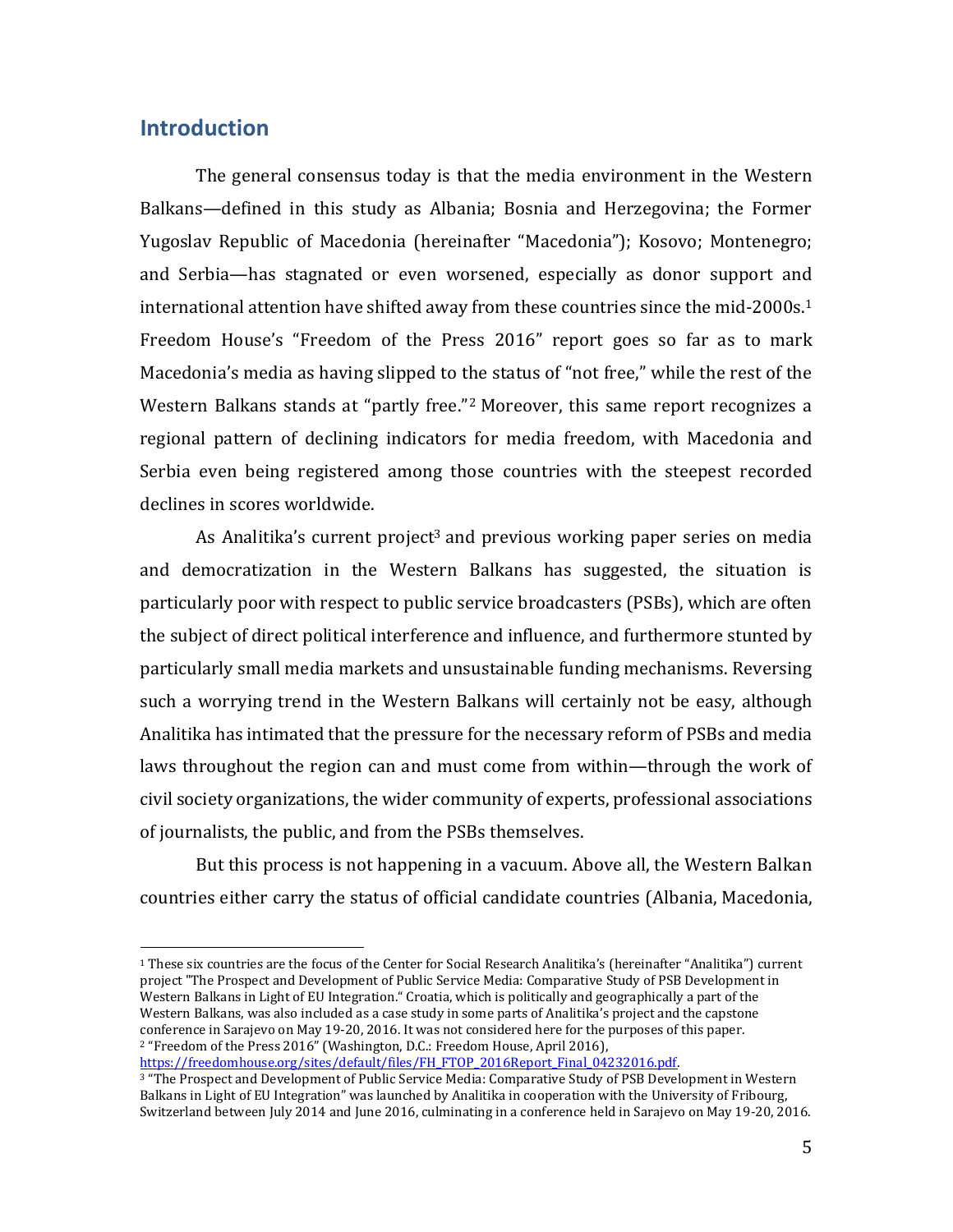Montenegro, Serbia) or "potential candidate countries" (Bosnia and Herzegovina, Kosovo) for European Union (EU) membership. Europeanization and the leverage of various European institutions should in theory and in practice be able to push the development of PSBs in these countries along, potentially even providing (i) the incentive for local policymakers and politicians to reform or (ii) the window of opportunity for interested civil society groups, international and regional expertise, and the media to bolster their position and to make their case to both policymakers and the voting public.

That said, the fallout of the ongoing European debt crisis or "Euro Crisis"<sup>4</sup> and the ensuing jolt to the European system might undermine the supposed leverage the EU maintains over these candidate countries, or, for that matter, of the EU's resolve in making PSB reform a priority. Perhaps most striking in this regard was the July 2014 announcement by Jean-Claude Juncker, the incoming President of the European Commission (EC), that there would be a five-year hiatus on any additional enlargement, <sup>5</sup> potentially sending the wrong signals to the Western Balkans and sapping any urgency to make necessary reforms or to stop bad practices. Given this, it is more crucial than ever to understand:

- 1. What is leading to and enabling the politicization of PSBs in the Western Balkans;
- 2. How the EU understands the status and development of PSBs in the Western Balkans;
- 3. What instruments are at the EU's disposal in shaping the development of media systems in Western Balkan candidate countries; and
- 4. How could these instruments be potentially altered, reformulated, reconstituted or supplemented to better reflect and be able to meet the challenges and issues raised by the latest scholarship?

<sup>4</sup> This refers to the outstanding debt issues that have come to the surface following the 2008 Financial Crisis, which led to talk of Greece leaving the Euro area (a so-called "Grexit") and the aggravation and entrenchment of a north-south divide between EU members This has dominated European policy discussions, and thus sapped much of the political will in Brussels for extending European Union membership further east.

<sup>5</sup> Jean-Claude Juncker, "A New Start for Europe: My Agenda for Jobs, Growth, Fairness and Democratic Change" (Strasbourg: European Commission, July 15, 2014)[, https://ec.europa.eu/priorities/sites/beta](https://ec.europa.eu/priorities/sites/beta-political/files/juncker-political-guidelines_en.pdf)[political/files/juncker-political-guidelines\\_en.pdf.](https://ec.europa.eu/priorities/sites/beta-political/files/juncker-political-guidelines_en.pdf)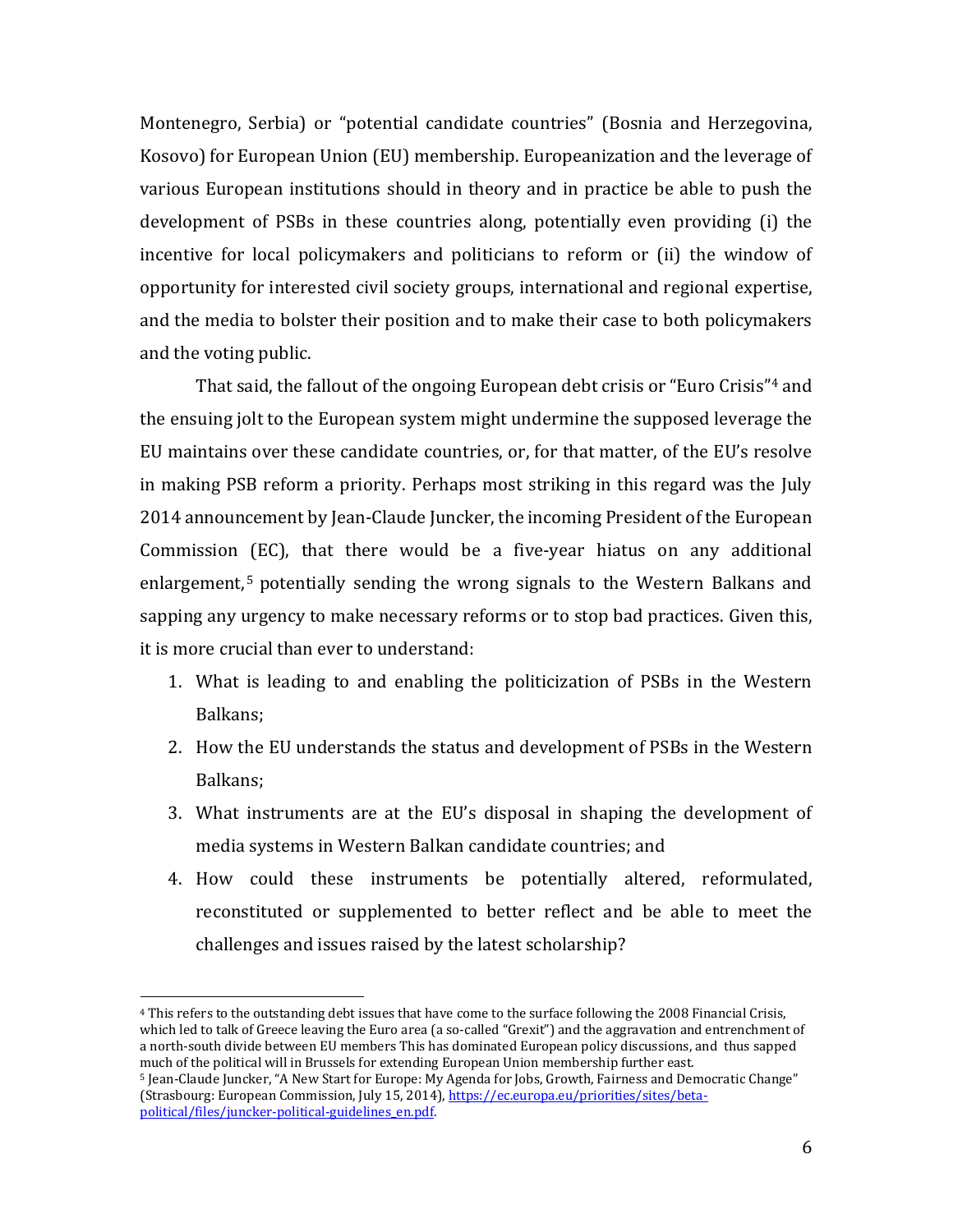In working towards answering these questions regarding the role that the EU can play in the development of PSBs in the Western Balkans and to better root out how the EU can work towards undermining the politicization of PSBs in the Western Balkans, this study explores (i) the effect that the EC has in relation to reforming and developing PSBs in the Western Balkans; (ii) what Analitika assembled through its media-focused projects and conferences has suggested are the major contemporary concerns on the ground in the Western Balkans in terms of PSB development in the face of political interference; and (iii) whether the tools available, specifically here the EC's "[Enlargement package](http://ec.europa.eu/enlargement/countries/package/index_en.htm)" reporting, are best suited to address these problems. In doing so, the study will provide an analysis and recommendations related to this specific tool, beginning a wider discussion as to how the EC needs to begin re-thinking and re-tooling its approach toward advocating for PSB reform within the candidate countries of the Western Balkans.

The next section will expand upon the theoretical underpinnings of creating the conditions for advancing an independent PSB and the kinds of tools the EC has available that can either provide an opening for or undercut such conditions, and focuses on the EC's "Enlargement package" reporting. The key question becomes whether what the EU is suggesting in its most recent evaluations and reports on the six country cases under consideration here (i) has changed since the EC's 2014 announcement and (ii) matches up with what has been discussed and recommended by the scholarly literature and at Analitika's May 2016 "The Future of Public Service Media in the Western Balkans: Never-Ending Transition?" conference. To do so, the study establishes a methodology for both understanding the details of the scholarly literature and identifying the EU's position. As noted below, this first involved desk research regarding the development of PSBs in the six individual country cases so as to identify major themes and issues related to politicization and any potential recommendations, and second the major conclusions from Analitika's May 2016 conference. In identifying these issues, the study shifts to reviewing the progress reports issued by the EC for the past five years, and then suggests that the scholarly literature and the EC's views of the development of PSBs in the region actually match up quite well—with the EC's most recent reports issued in 2015 more focused and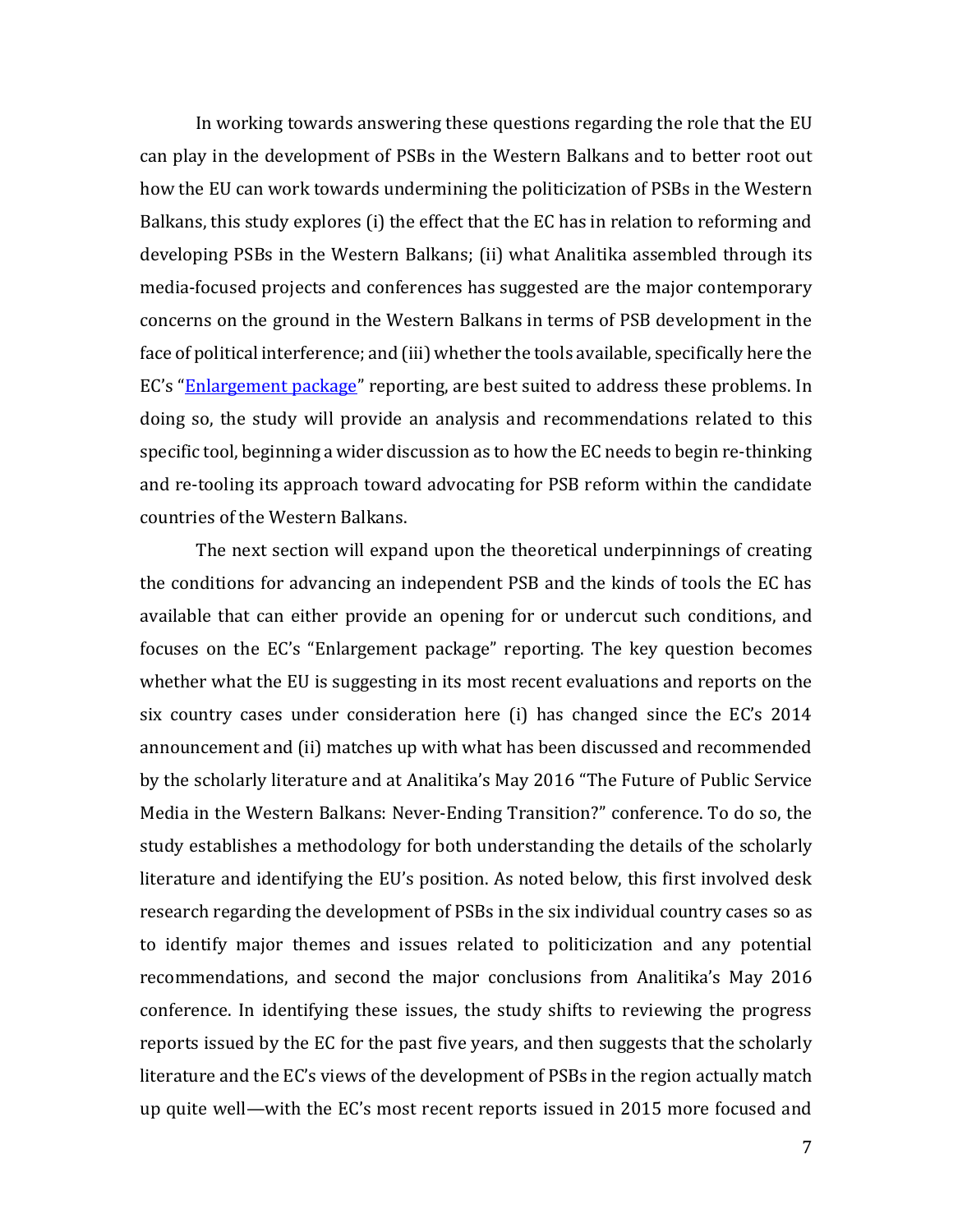detailed regarding PSB development than those before. At the same time, this study also suggests—based on the conclusions of Analitika's May 2016 conference—how this specific policy instrument could be further modified and implemented in a way to better combat the politicization of PSBs in the Western Balkans.

## **Theoretical Background**

l

The carrot of EU membership and the conditionality attached to it have provided the Union with the influence to push forward immense economic and social change in post-communist Europe—indeed this carrot has even been described as the EU's "most successful foreign policy." <sup>6</sup> Given that the EU both (i) sets out particular demands and requirements that all applicants must meet in order to join and (ii) that there is credibility behind the denial of membership, it would seem that applicant countries are without a choice of reforming and democratizing in order to meet the acquis communautaire. And in setting out those demands and getting candidates to meet them, the EU certainly has viable instruments and tools at its disposal: financial and technical support to candidate countries as provided through the current Instrument for Pre-accession Assistance (IPA II) for the [period 2014-](http://ec.europa.eu/enlargement/instruments/overview/index_en.htm) [2020;](http://ec.europa.eu/enlargement/instruments/overview/index_en.htm) the issuing of statements and progress reports that can name and shame (or praise) candidate country elites; the setting of action plans, specifically through the ["Enlargement package"](http://ec.europa.eu/enlargement/countries/package/index_en.htm) strategy paper and progress reports that provide a kind of roadmap for action and act as measures of progress evaluation; the opening and closing of chapters during accession negotiations based on candidate progress; as well as the instituting or sponsoring of various initiatives, conferences, and events aimed at addressing specific issues as necessary.

However, the literature also suggests that the impact the EU maintains over candidates or potential candidates has varied widely during previous waves of enlargement. This has namely been attributed to (1) whether local elites perceive the EU's threat of denying membership as credible; (2) how beneficial EU membership is

<sup>6</sup> Frank Schimmelfennig and Hanno Scholtz, "Legacies and Leverage: EU Political Conditionality and Democracy Promotion in Historical Perspective," *Europe-Asia Studies* 62, no. 3 (May 2010): 443–60.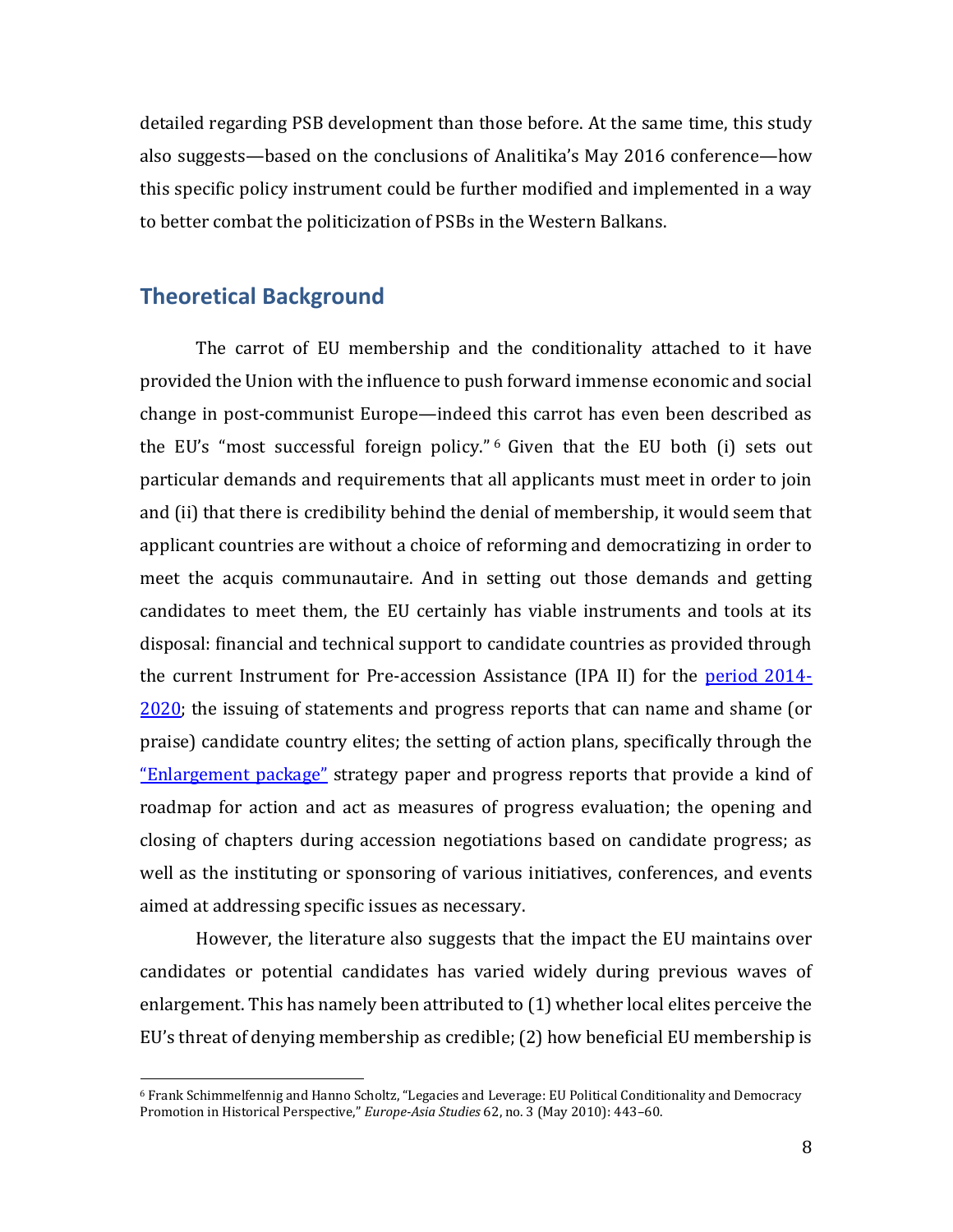perceived by the elites in the candidate country in comparison to the costs of control or threat to political position through democratization; and (3) the quality and quantity of cultural and economic linkages between the EU and the applicant country (in terms of the elites and/or the general populace).<sup>7</sup> The implications here are that EU membership must be seen as a viable and reachable objective, which may have been made all the harder by the EC's 2014 announcement of a five-year enlargement hiatus.

#### **The EU and PSBs**

 $\overline{a}$ 

The approach that the EU has largely taken towards PSB development in candidate countries has apparently been to advocate for the almost wholesale importation of a model devised around structures and practices from the core or original EU member states. However, this approach has already been roundly criticized in the case of the Western Balkans. For one, simply importing a Westernliberal media system into the region, without adapting and molding the enlargement criteria to the specific context of the media markets in the Western Balkans, is considered a non-starter and simply not viable. $8$  Moreover, the ensuing "tick box" approach of meeting a list of criteria and measures is seen as likely having two effects. On the one hand, it has been implied through an evaluation published by the EC itself that the Western Balkan countries simply do not have the capacity at this time to meet the normative expectations being placed upon them in terms of highly sustainable and independent PSBs. <sup>9</sup> Therefore the Western Balkans is being set up to fail. But this could also have the effect, in the seemingly hopeless attempt to meet the EU's criteria,

<sup>7</sup> *Id*.; Tanja A. Börzel, "When Europe Hits ... beyond Its Borders: Europeanization and the near Abroad," *Comparative European Politics* 9, no. 4/5 (2011): 394–413; Steven Levitsky and Lucan Way, *Competitive Authoritarianism: Hybrid Regimes after the Cold War*, Problems of International Politics (New York: Cambridge University Press, 2010); Frank Schimmelfennig and Hanno Scholtz, "EU Democracy Promotion in the European Neighbourhood Political Conditionality, Economic Development and Transnational Exchange," *European Union Politics* 9, no. 2 (June 1, 2008): 187–215,

<sup>8</sup> Katrin Voltmer, "Building Media Systems in the Western Balkans: Lost between Models and Realities," Working Paper Series on International Media Assistance in the Western Balkans/ Working Paper 10/2013, Prepared in the Framework of the Regional Research Promotion Programme in the Western Balkans (RRPP) (Sarajevo: Analitika - Center for Social Research, 2013).

<sup>9</sup> See Annex 2 of "Western Balkans and Turkey Media and Freedom of Expression Fact-Finding and Scoping Study" (Particip, April 2013),

[http://ec.europa.eu/enlargement/pdf/key\\_documents/2013/wbt\\_media\\_study.pdf.](http://ec.europa.eu/enlargement/pdf/key_documents/2013/wbt_media_study.pdf)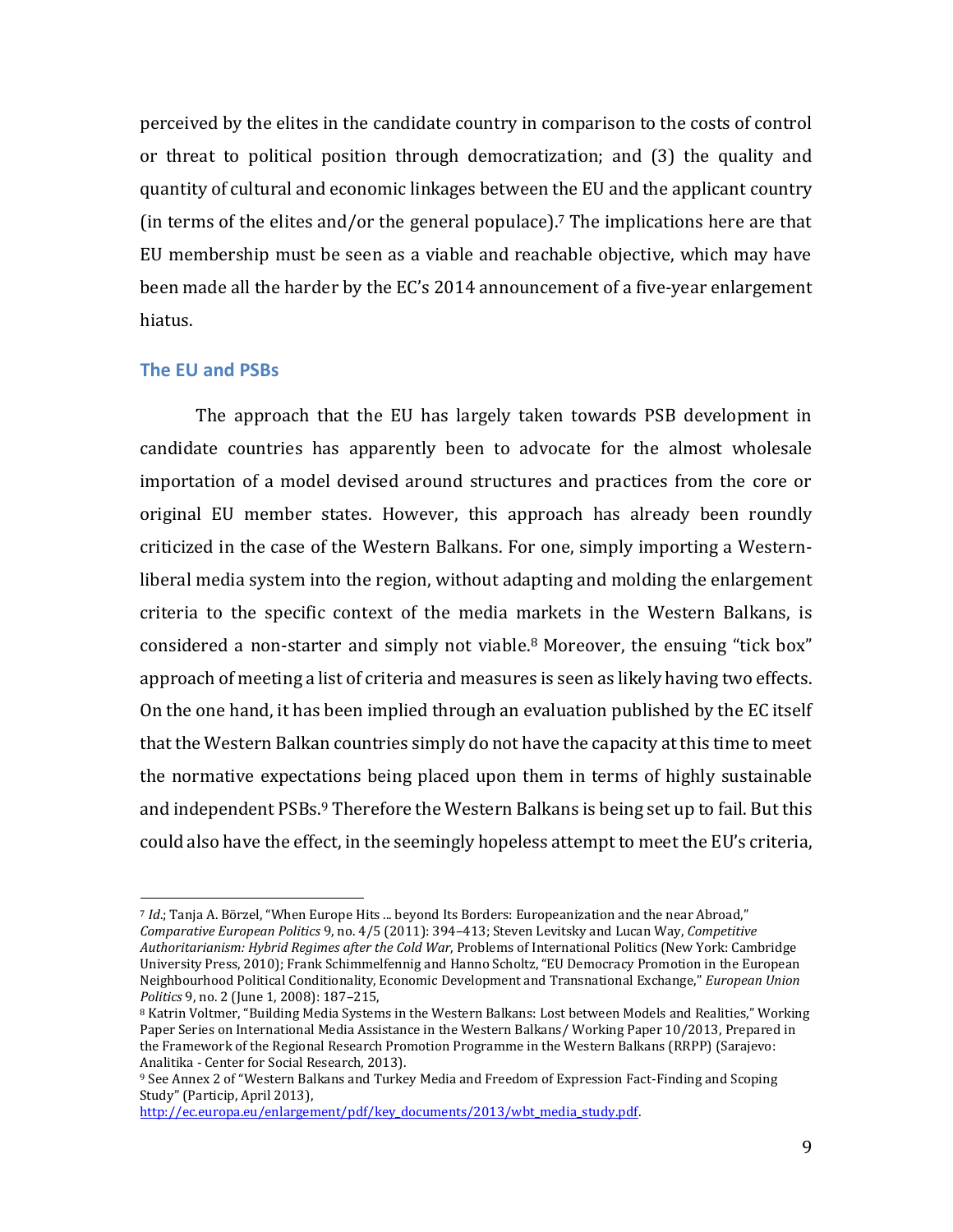of producing window-dressing measures that reveal both that (i) European values and principles are not actually taking hold or being internalized and (ii) the potential for backsliding after EU membership has been created, which would be harder to dislodge once the carrot of membership no longer remains. Connected to this is the suggestion that while the EU may apply significant leverage through conditionality, its insistence and consistency on certain issues has and may wane overtime—that the EU has been willing to look past certain deficiencies or to simply accept empty promises in terms of PSB reform in the past, as apparently happened during the accession of Bulgaria and Romania. <sup>10</sup> Consequently, even when significant leverage is applied on many different issues, some of them will simply fall through the cracks a situation that occurred in Albania, for instance, where sufficient overall leverage was applied by the EU to push for overall democratization, but which failed in the case of media freedom since the EU had not prioritized the issue and could not successfully prevent media abuse. 11

The EU certainly does not act alone on media reform in the Western Balkans. Regional integration in Europe involves a much broader framework including guidelines and recommendations by the Council or Europe (CoE), the Organization for Security and Co-operation in Europe (OSCE) and the Regional Cooperation Council (RCC) that all support the further development of either PSBs in the Western Balkans specifically or media generally as a means to ensure political pluralism and freedom of expression. This is to say nothing of the efforts undertaken by the vast network of international non-governmental organizations and civil society groups in the Western Balkans focused on PSB development. But the EU arguably remains the main reference point in the region for pushing for the development of PSBs and for providing the necessary incentives to improve the media situation in the Western Balkans, given that it specifically requires applicants to create or develop PSBs as a

<sup>10</sup> Mark Thompson, "Looking for Shortcuts? Assistance to – and Development of – Public Service Broadcasting in Bosnia-Herzegovina, Serbia, Kosovo, Macedonia, and Albania," Working Paper Series on International Media Assistance in the Western Balkans/ Working Paper 9/2013, Prepared in the Framework of the Regional Research Promotion Programme in the Western Balkans (RRPP) (Sarajevo: Analitika - Center for Social Research, 2013).

<sup>11</sup> Steven Levitsky and Lucan Way, *Competitive Authoritarianism: Hybrid Regimes after the Cold War*,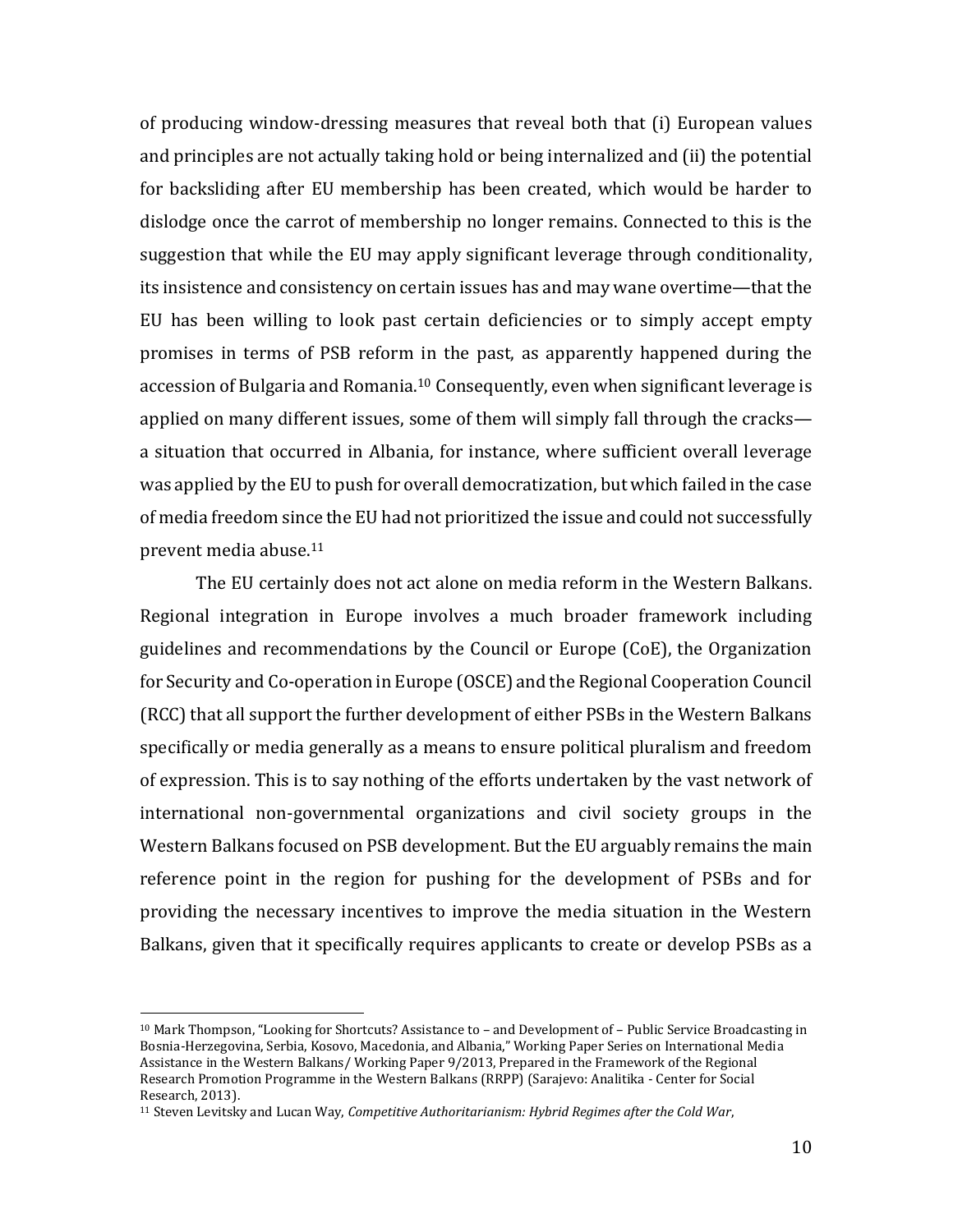requirement for membership. <sup>12</sup> Given the literature discussed above, the implication appears to be that the effectiveness of the EU will depend on three linked factors: (1) that the policy demands and recommendations that are devised are made with a deep understanding of the candidate country and its media environment and context; (2) that the EU maintains a consistency in its insistence and standards in evaluating PSB development; and (3) that the concerns raised by the EU about PSBs in the Western Balkans be followed up upon to ensure compliance and keep the impetus on reform.

Therefore, this study now turns to whether the EU's focus and discussion of public service broadcasting in the Western Balkans and the resulting recommendations and suggestions it has issued as part of the enlargement process take into consideration these aforementioned factors. Does the EU's view of the region in terms of PSB development conform to the candidates' contexts and address the issues highlighted in the scholarly literature, as discussed below? And, given the EC's announcement of no new enlargement for at least five years, has the EU's insistence and its focus on reforming PSBs in the Western Balkan been altered somehow? The remainder of this study will thus address these questions and suggest how those concerned should react to the findings, by first outlining how the EC's stance can be analyzed and then comparing it against the assembled scholarly findings.

## **Methodology**

l

In order to explore the issue of politicization and the type of influence the EU may have on the six country cases under consideration here, the study takes a twostep approach involving a literature review and then a content analysis of EU publications, which represent a single, albeit significant tool for the EC to capitalize upon in incentivizing and pushing forward the development of PSBs in the Western Balkans.

<sup>12</sup> Karol Jakubowicz, "Public Service Broadcasting: Product (and Victim?) of Public Policy," in *The Handbook of Global Media and Communication Policy* (Wiley-Blackwell, 2011), 210–229.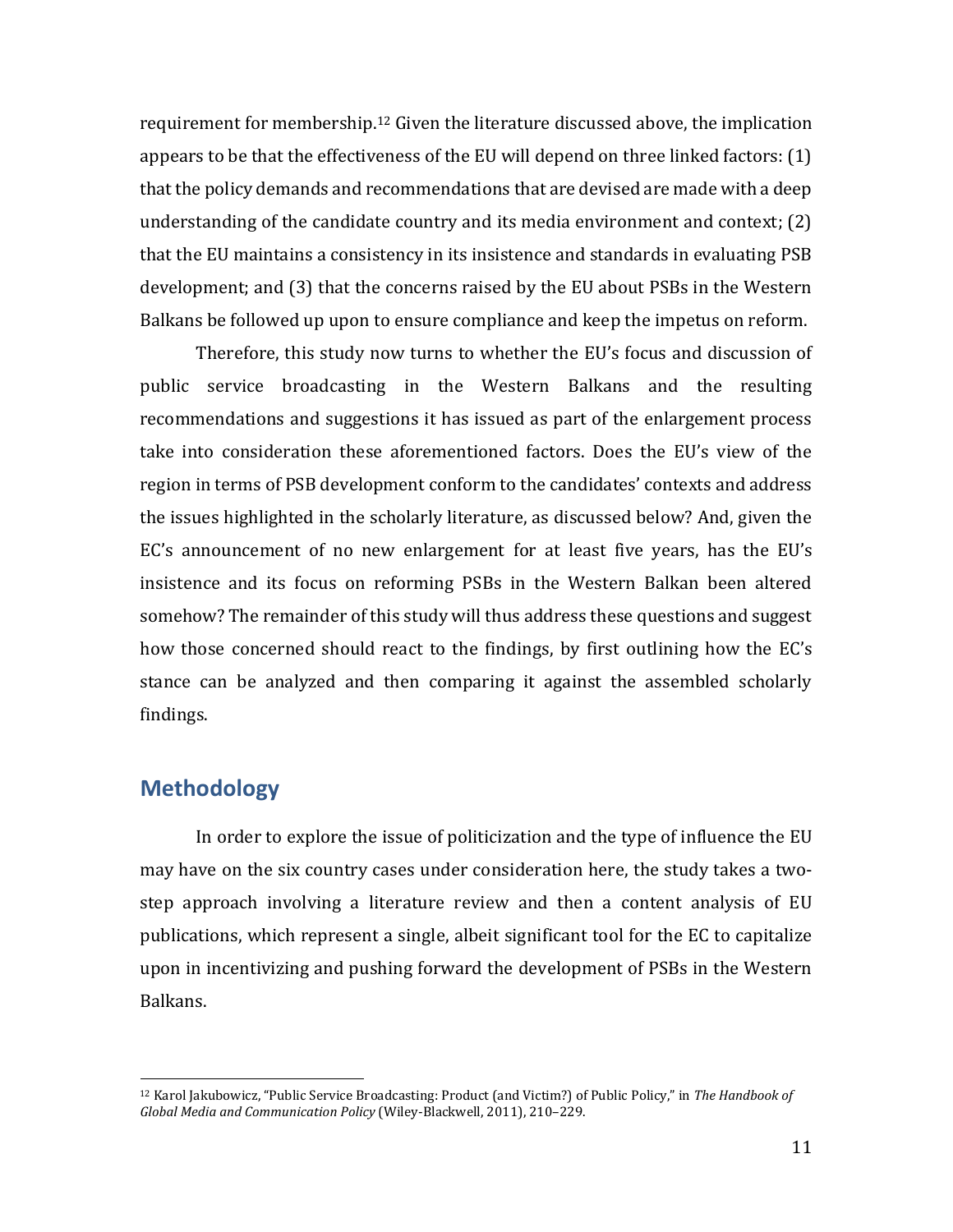First, desk research was undertaken on public service broadcasting in Analitika's six country cases. Based on materials previously used, provided and published by Analitika, particularly those published as part of its "Working Paper Series on Media Assistance in the Western Balkans," this study was able to locate some of the most recent and up-to-date publications on the region, which provided a discussion of the underlying causes of politicization as well as particular phenomena and concepts associated with politicization of PSBs in the region. In addition to this literature review, the authors of this study attended Analitika's two-day conference in Sarajevo capping its project on the future of public service broadcasting in the Western Balkans, which provided a forum for discussion and produced a number of presentations on some of the most recent research from both academics and practitioners on PSB development in the region. These presentations suggested a number of key findings and ways forward based on the assembled experts' discussion, and represent what is likely some of the most recent scholarly insight into the issues facing PSB development in the region and what international and regional experts believe still needs to be done.

Having identified these on-the-ground issues, the study then went on to look at what the EC has actually said with regards to the six Western Balkan country cases and their progress on developing a public service broadcasting service that fits EU requirements and criteria. To do so, the study collected and summarized the findings of the EC's "[Enlargement package](http://ec.europa.eu/enlargement/countries/package/index_en.htm)" reporting published from 2011 through 2015, the latest report date available at the time of publication. This annual reportage not only includes an Enlargement Strategy Paper, but also individual country assessment reports for all candidate and potential candidate countries. In reviewing all of this material over the five-year date range, it was possible: (1) to establish a baseline for the EC's stance on PSB development and progress in the region; (2) to deduce whether the stance, content, and/or intensity of this reporting was altered following Juncker's 2014 announcement of no further enlargement; and (3) to understand whether the statements and recommendations made by the EC in these reports matched with the overall themes and issues identified in the literature review. Consequently, in discussing the Analitika conference conclusions with this particular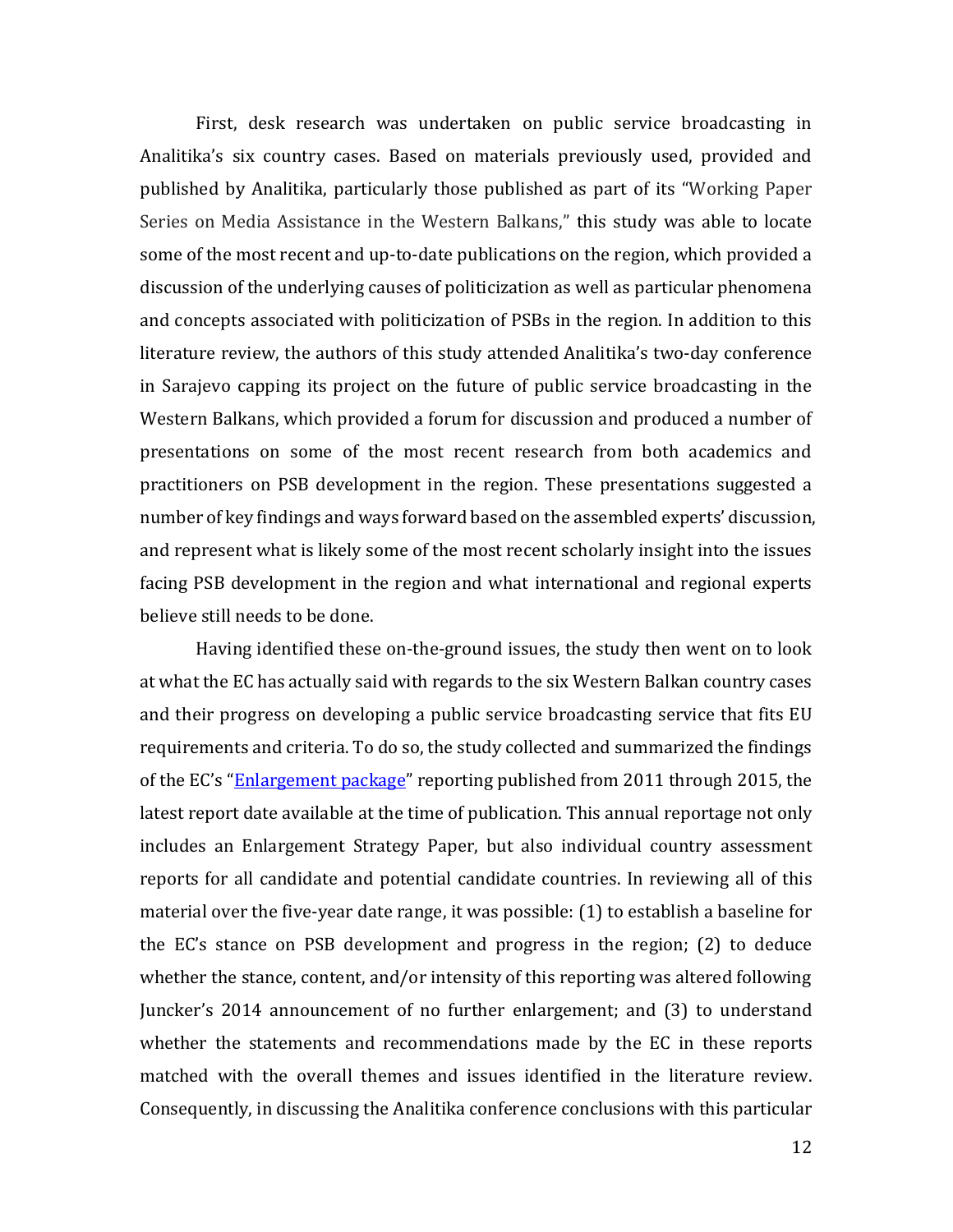instrument, this study works towards suggesting how these reports could potentially be altered in order to make this particularly tool better suited to the realities on the ground and to affect change in the region.

# **Overviewing the Literature on Politicization of Public Service Broadcasting in the Western Balkans**

Like the geographical and political map the media landscape of the Western Balkans is highly diverse, with each country maintaining its own context, history and course of development. However, there are several common features that can be identified from reviewing the literature on PSB development in the Western Balkans, particularly Analitika's Working Paper Series on Media Assistance in the Western Balkans:

- Television reigns supreme, since it remains the most available and popular source for news and information. In most of the cases, the public broadcaster is *a* or *the* dominant media entity, and in some cases is the sole outlet with national coverage—although the number of private TV channels is growing;
- Small and undeveloped media markets, which makes regional PSBs generally unattractive for foreign investment;
- Poorly developed civil society, which is itself often the target of political interference and influence;
- So-called "fuzzy ownership" of the media, meaning that it is often not clear or transparent who owns a particular outlet and, therefore, potentially influencing its staff or editorial bent;
- Partitocratic government, in which a single party, parties or coalition dominate politics, which has led to the spread of informal networks of power and control, a general spread of corruption, cronyism, and state or regulatory capture, whereby these parties can legally bend institutions and processes to their own private interests; and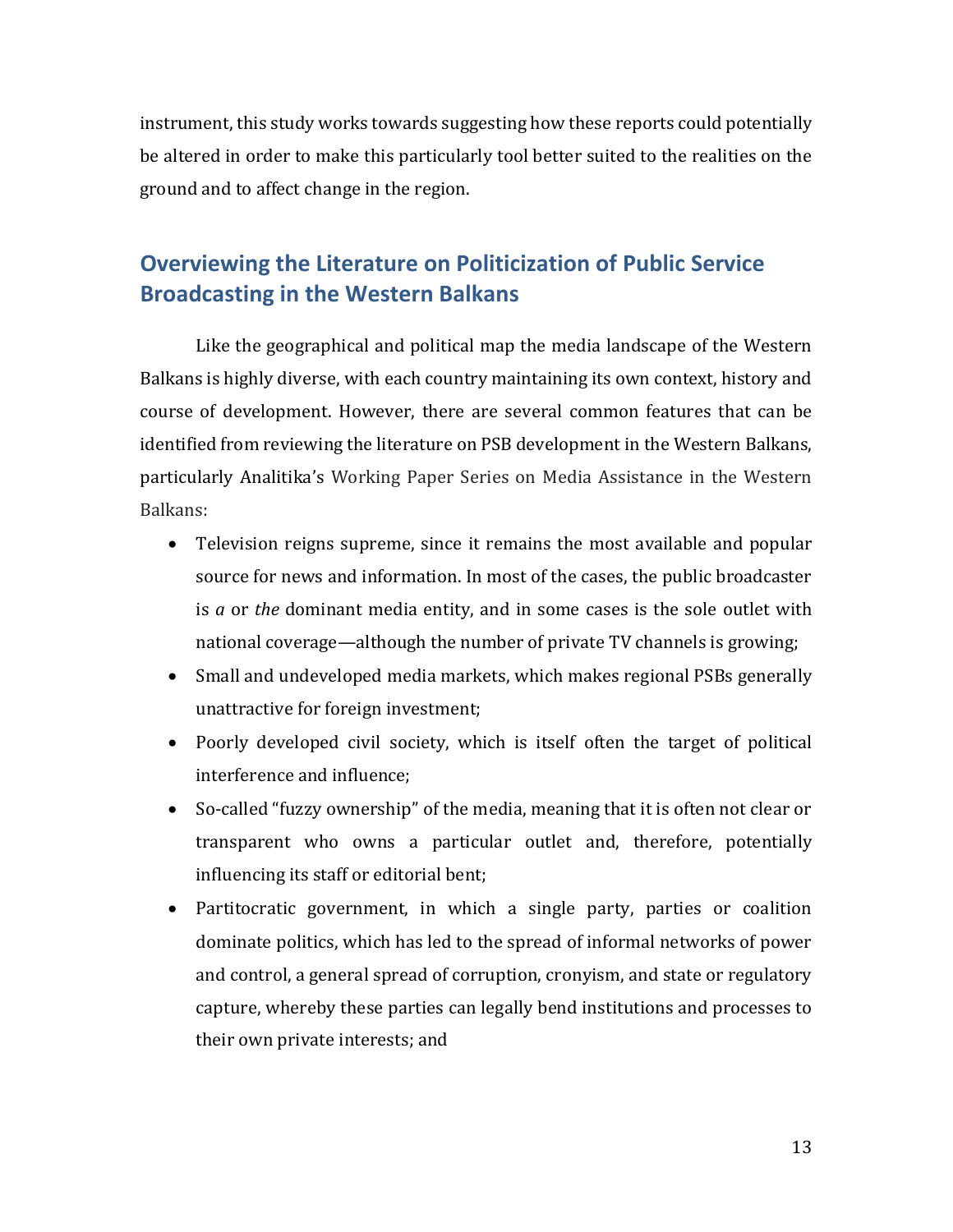A general lack of institutional autonomy, particularly with concern to PSBs given, but not limited to the fact, that owners and even PSB staff can be political appointees, party loyalists or politicians' family members.

This section provides a discussion of the key issues surrounding politicization in the media systems of the six countries cases under consideration here in light of these types of common factors. More specifically the study seeks to explain what, according to the scholarship, leads to the politicization of the PSBs in the Western Balkans and respectively what the main implications are based on this material.

*The Argument:* Given that EU membership has been a strong incentive and goal for all of Analitika's six country cases, some countries have already conducted significant reforms in the media sector. However, the politicization of media remains a kind of contagious disease that the public media in all six countries, and even today in some EU member states, are still suffering from. In conducting a review of the literature, there are three underlying factors that are implied to contribute to the politicization of the media in the Western Balkans: lack of stability in the political system, ethnocentrism, and the difficult economic situation. Once shaped and fueled by these factors, politicization can lead to a number of identified phenomena that can be seen throughout the region, specifically: political parallelism, concentration of media ownership, and a lack of editorial independence. And as this same literature review suggests, these issues remain unresolved despite the existing recommendations and reports from major international governmental and nongovernmental institutions such as the EU, CoE, OSCE, and Open Society Foundations.

#### **Lack of stability in the political system**

The fragility of the political system is a common characteristic of the six countries under consideration here. They share relatively similar political backgrounds: (i) given that all are former socialist countries, and all but one resulting from the collapse of Yugoslavia; (ii) that several states are emerging today through what is either called a post-war (Bosnia and Herzegovina) or post-conflict (Kosovo, Macedonia) period; and (iii) have been subject to significant Western involvement in the process of democratization, particularly with respect to military intervention and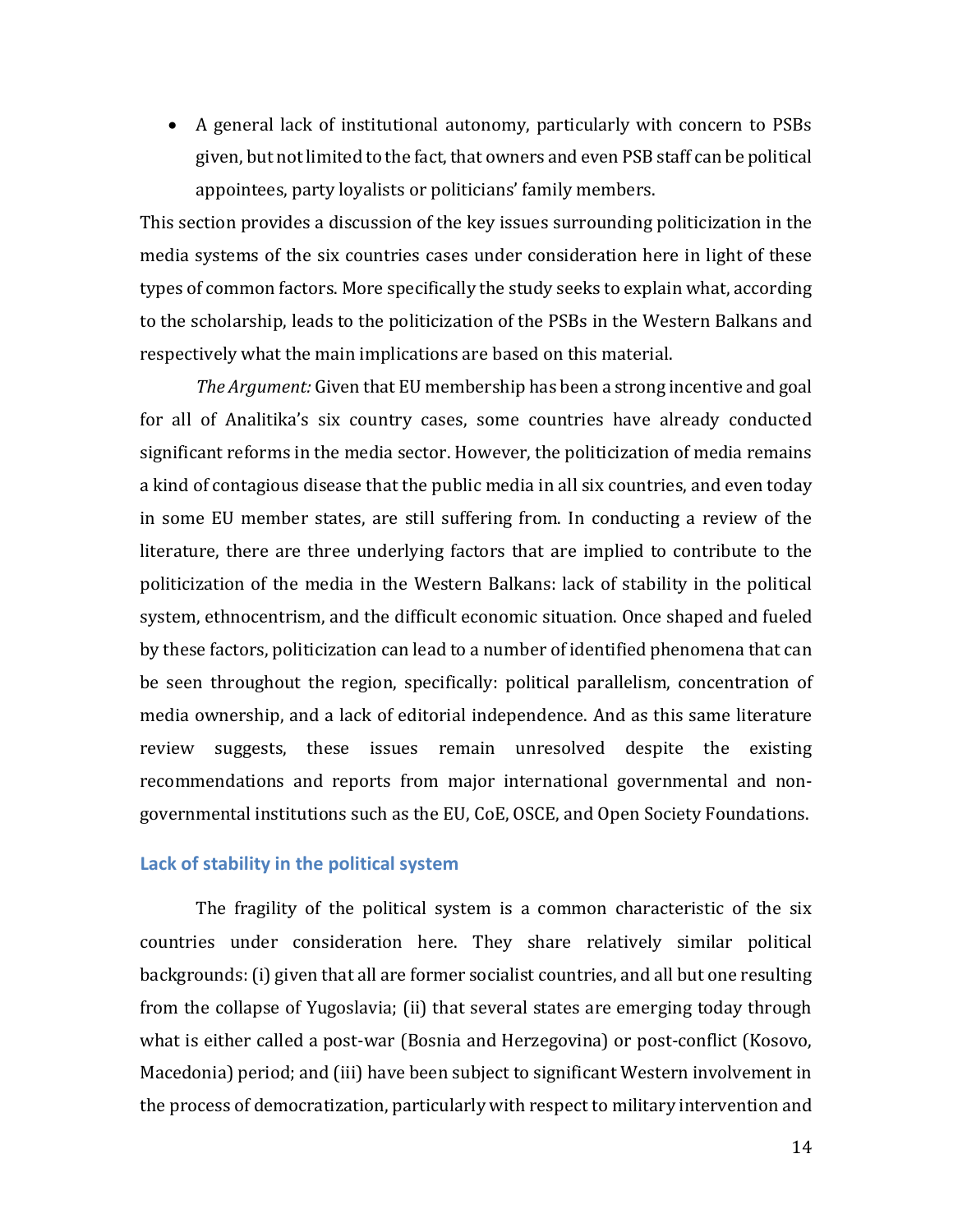peacekeeping presences in Albania, Bosnia and Herzegovina, Kosovo, and Macedonia. And with regards to media system formation and development, PSBs have been transformed from formally state-subordinated media systems during the communist period (in Serbia, Albania), while in some cases like Montenegro the state-owned media was privatized. <sup>13</sup> The general pattern of funding and ownership followed by the public and private broadcasters in the region is namely determined by a shift from donor-sponsored outlets during the process of democratization to more interestdriven media models.

Many argue that political influence on the public media has increased over the last several years due to the international disengagement from the current political issues in these Western Balkan countries. <sup>14</sup> But this is also linked to the legacy of the socialist system, an undeveloped institutional culture, overall corruption, as well as state capture by political and economic elites of PSBs, which has been invigorated and embolden by the fact that many international institutions and donors involved in the stabilization process, particularly in Bosnia and Herzegovina, Kosovo, and Macedonia, have shifted their attention away from the region. This has consequently allowed for domestic political actors to more easily exploit the public media without fear of reprisal and can give greater access or resources to those who are uncritical to the current political situation or regime.

On the other hand, the unstable political systems in the region pose impediments to the following of a consistent policy towards the public media. In Kosovo, for example, unstable coalitions have dominated political life since the country emerged as an independent state out of the former Yugoslavia (three different coalitions governed between 2007 and 2010 in Kosovo). Consequently, the frequent political changes as well as fragmented governments make pushing forward

l

<sup>13</sup> Daniela Brkić, "Media Integrity Report: Media Ownership and Financing in Montenegro: Weak Regulation Enforcement and Persistence of Media Control" (South East European Media Observatory, 2015), [http://mediaobservatory.net/sites/default/files/Media%20Ownership%20and%20Finances%20in%20Monten](http://mediaobservatory.net/sites/default/files/Media%20Ownership%20and%20Finances%20in%20Montenegro.pdf) [egro.pdf.](http://mediaobservatory.net/sites/default/files/Media%20Ownership%20and%20Finances%20in%20Montenegro.pdf)

<sup>14</sup> For example: Katrin Voltmer, "Building Media Systems in the Western Balkans: Lost between Models and Realities," Working Paper Series on International Media Assistance in the Western Balkans/ Working Paper 10/2013, Prepared in the Framework of the Regional Research Promotion Programme in the Western Balkans (RRPP) (Sarajevo: Analitika - Center for Social Research, 2013); Amer Džihana, Kristina Ćendić, and Meliha Tahmaz, "Mapping Digital Media: Bosnia and Herzegovina" (Open Society Foundations, June 11, 2012)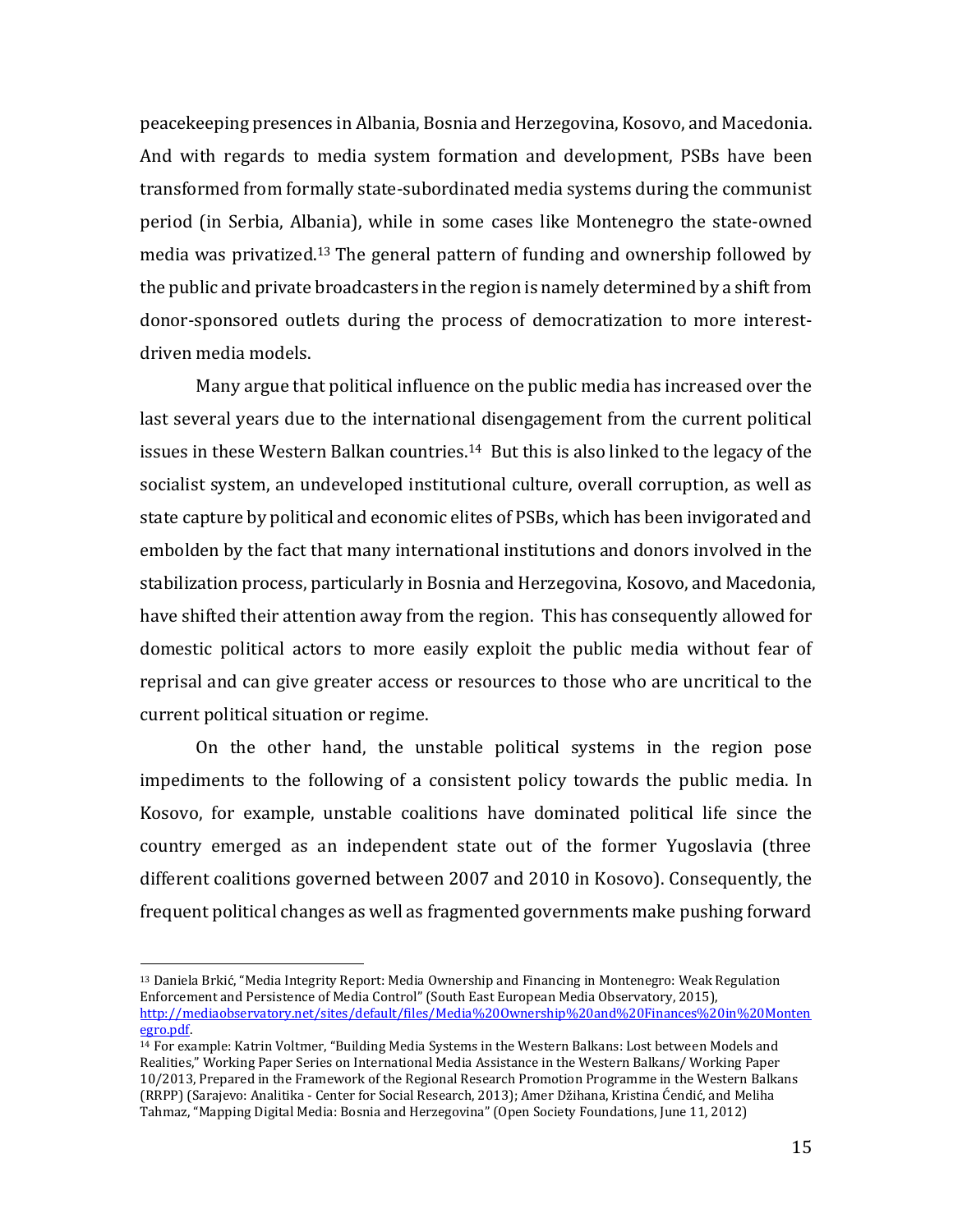relevant political or media agendas difficult. Or, as Miftari points out in the case of Kosovo: "Kosovo's political system suffers from a "low policy stability" syndrome and the voting on relevant legislation, including media legislation, is often driven alongside political party lines, interests and calculations." <sup>15</sup> This finding appears largely valid throughout the region, although it should also be noted that in Serbia post-2012 and in Gruevski's Macedonia, personality-driven party-centric regimes took hold. These regimes have deteriorated the media freedom situation in these countries generally, as Freedom House's latest report attests, and also see advantages in the regulatory capture of PSBs to fulfilling their own interests.

Furthermore, in these newly formed and still vulnerable Western Balkan states the so-called "politicization of the state" has had a considerable impact on public media policy. This refers to the idea that law and administration are the function of the political actors' needs rather than products of policy strategy aimed at securing public goods. Or, as Miftari points, "legal enforcement favors partisan political interests, whereas policy favors resource extraction for private ends." <sup>16</sup> In all six cases discussed here then the absence of a well-developed civil society amplifies the negative effects of the politicization of the state.

#### **Ethnocentrism**

The ethnocentricity of the media landscape is another key issue contributing to the politicization of media in the Western Balkans. Clear and deep ethnic divisions persist in some of the candidate countries that have experience protracted ethnic conflict (specifically Bosnia and Herzegovina and Macedonia), but even in those that have not, like Montenegro where the media system has been divided between pro-Montenegrin and pro-Serb factions.<sup>17</sup> And especially in those states like Bosnia and Herzegovina where ethnic divisions have become so entrenched by conflict, the very

<sup>15</sup> Naser Miftari, "Starting from Scratch: The Role of Media Assistance in the Establishment of Independent Media Institutions in Kosovo," Working Paper Series on International Media Assistance in the Western Balkans/ Working Paper 4/2013, Prepared in the Framework of the Regional Research Promotion Programme in the Western Balkans (RRPP) (Sarajevo/ Prishtina: Analitika - Center for Social Research - D4D - Democracy for Development, 2013).

<sup>16</sup> Id.

<sup>17</sup> Davor Marko, "Citizenship in Media Discourse in Bosnia and Herzegovina, Croatia, Montenegro, and Serbia," CITSEE Working Paper Series (Edinburgh, Scotland, UK: University of Edinburgh, 2012), 28.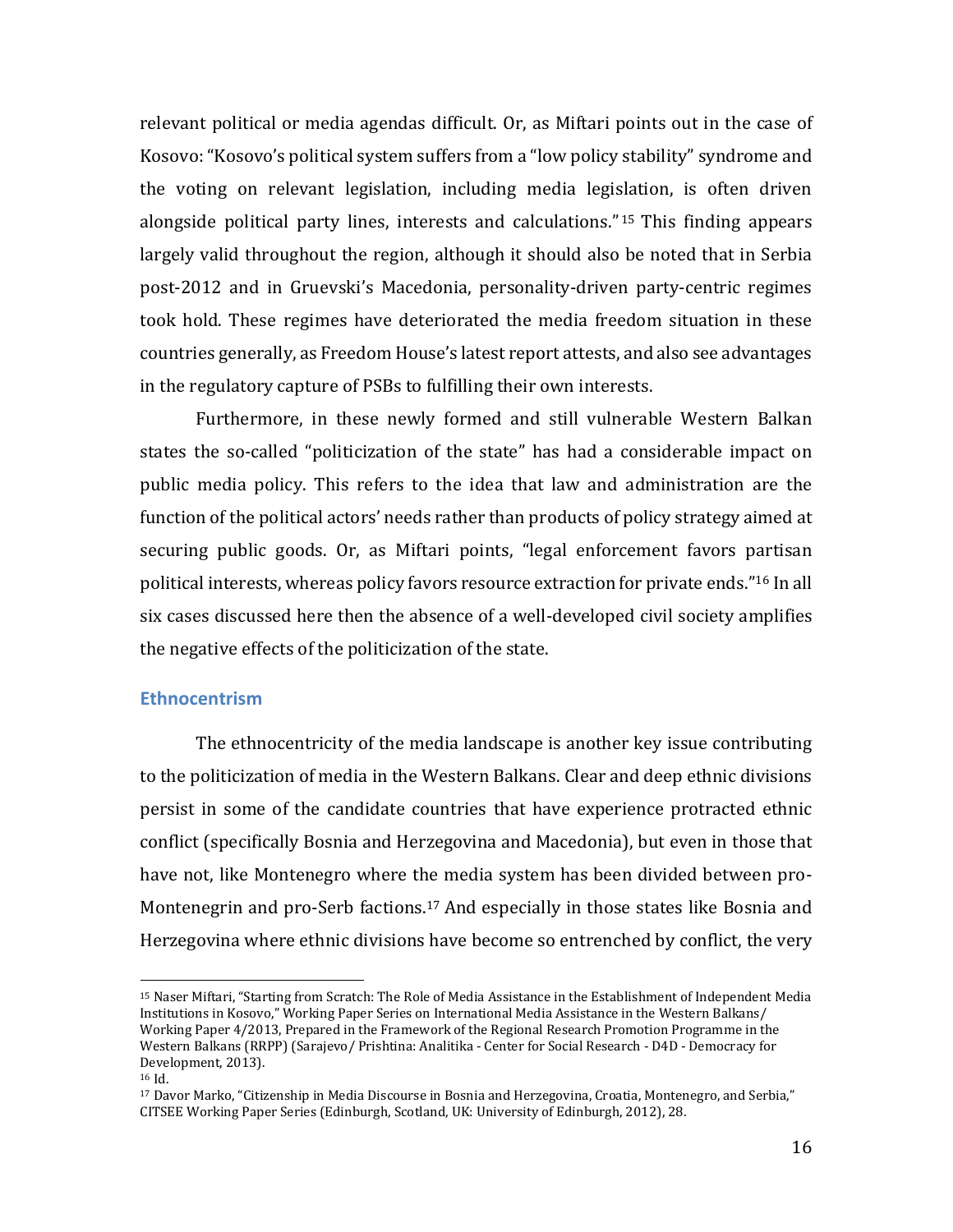concept of the public interest becomes heavily entwined and shaped along ethnic lines—the "public interest" becomes equated with the "ethnicity's interest," as set out and interpreted by particularly political representatives as well as by the desire to maintain peace and coexistence. Indeed, PSB development has frequently followed ethnic lines at the expressed insistence of Western donors and organizations. As some of Analitika's previous reports have stressed, media pluralism in such environments can actually lead to questionable developments and can work towards further entrenching or solidifying ethnic resentments and divisions—with some scholars even going so far as to advocate that the only way to combat such developments is to install stricter hate speech provisions as done in Kosovo. <sup>18</sup> In other words, the continuing ethnic divides in Bosnia and Herzegovina and some other states in the region can and have already provided the underlying societal conditions or opportunities for the politicization of the wider society and consequently the instability or manipulation of the public service broadcasting system.

Such an ethnically divided environment is considered extremely problematic in regards to the European future of the region, particularly in Bosnia and Herzegovina. For example, in 2010 the European Commission found "the overall implementation of reforms is insufficient and the domestic political climate during the pre-electoral period has been dominated by nationalistic rhetoric. The lack of a shared vision on the direction of the country is blocking key EU-related reforms and impeding further progress toward EU accession."<sup>19</sup> However, scholars have argued that this failure is, in fact, due to insufficient pressure from EU institutions concerning the overall implementation of reform, which provides the space and window of opportunity for domestic authorities to exert political pressure on the public service broadcasting. <sup>20</sup> Although most of the countries in the Western Balkans have formally conducted media reforms in accordance with the international standards (following EU recommendations), political interference is broadly suggested as representing a

<sup>18</sup> Katrin Voltmer, "Building Media Systems in the Western Balkans: Lost between Models and Realities."

<sup>19</sup> "Key Findings of the 2010 Progress Report on Bosnia and Herzegovina" (European Commission, November 9, 2010)[, http://europa.eu/rapid/press-release\\_MEMO-10-557\\_en.htm.](http://europa.eu/rapid/press-release_MEMO-10-557_en.htm)

<sup>20</sup> Amer Džihana, Kristina Ćendić, and Meliha Tahmaz, "Mapping Digital Media: Bosnia and Herzegovina" (Open Society Foundations, June 11, 2012)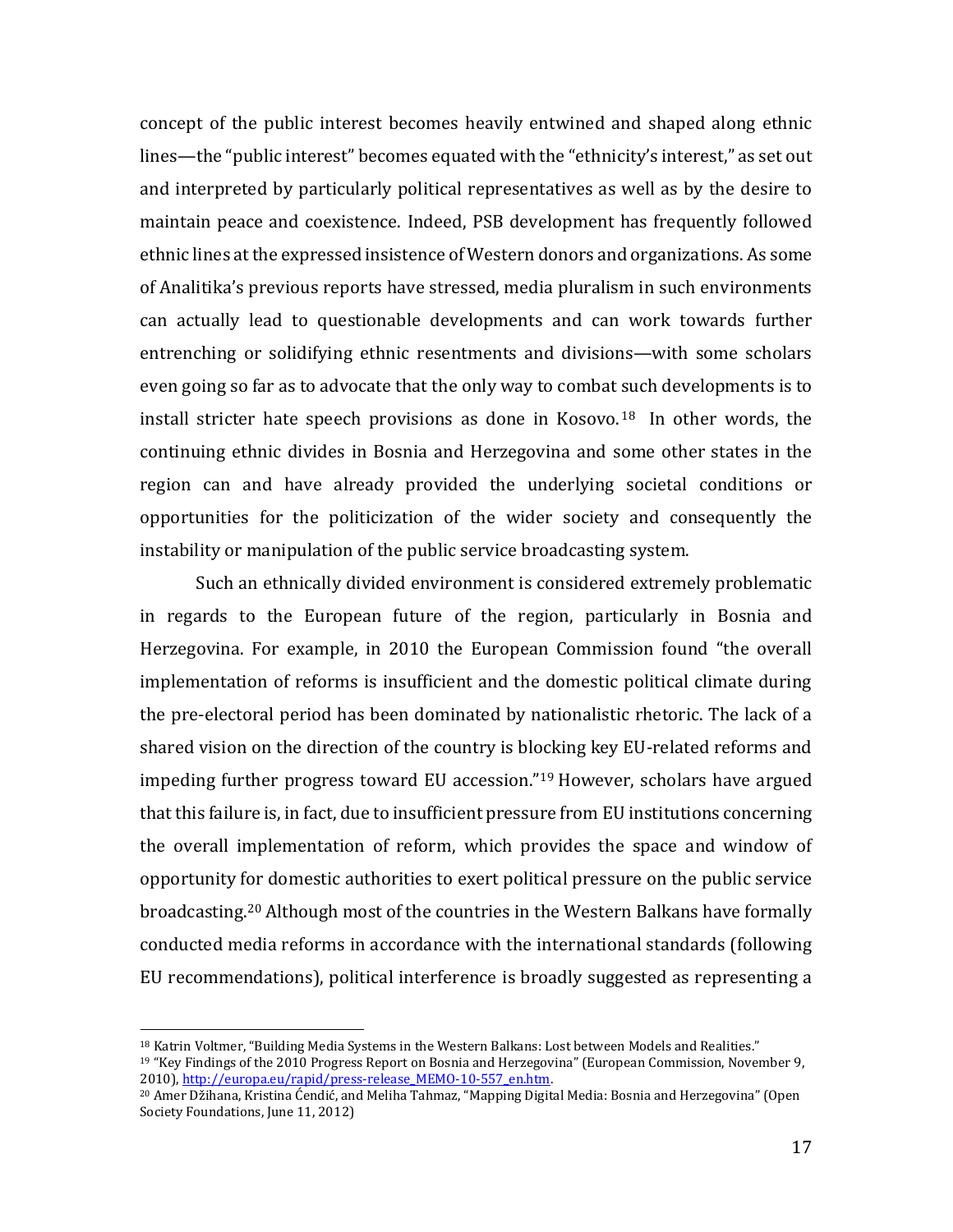persistent and considerable problem. This tendency may lead to the worsening of the media environment and especially the role of the public media unless the EU provides higher criteria as s part of the path to the potential EU membership of the countries from the Western Balkans.

#### **Economic Transition and Hardship**

l

The difficult economic transition these six country cases have experienced is another factor that shapes the politicization of the public media in the Western Balkans. In most cases the public media operates in a harsh and uncertain economic environment. The fragile political stability in the post-war societies has negatively affected the prospects for economic development, and consequently the potential for a pluralistic media environment as a result of consistent media policy. Contributing to this instability is the relatively small size of the media markets in the Western Balkans, molded over the years by the transitional economic situation in those countries, shifting borders, and limits on foreign investment and advertising revenue. This has inevitably resulted in the public media remaining vulnerable to political influence, given that PSBs often rely on government advertising or the state budget to meet their needs and obligations. Furthermore, this has slowed down the overall development of the media market, and provided the opening for certain individuals to concentrate ownership into a few hands. In addition, many experts emphasize the fuzzy ownership of media owing to the transition from communism to market economy and the vague transfer of property from the public to the private sector. Thus, in such small and highly fragmented media markets the independence of PSBs is significantly threatened and tenuous.

Three main characteristics define the scope of the term "fuzzy ownership": (i) the lack of transparent information about media ownership and interests; (ii) transition in the media sector to the benefit of private "investors"; and (iii) promotion of political and/or business interests via media content. <sup>21</sup> In this sense, Kosovo, Bosnia and Herzegovina and Macedonia are among the most telling examples for

<sup>21</sup> Jan Zielonka and Paolo Mancini, "Executive Summary: A Media Map of Central and Eastern Europe" (Oxford: University of Oxford, 2011).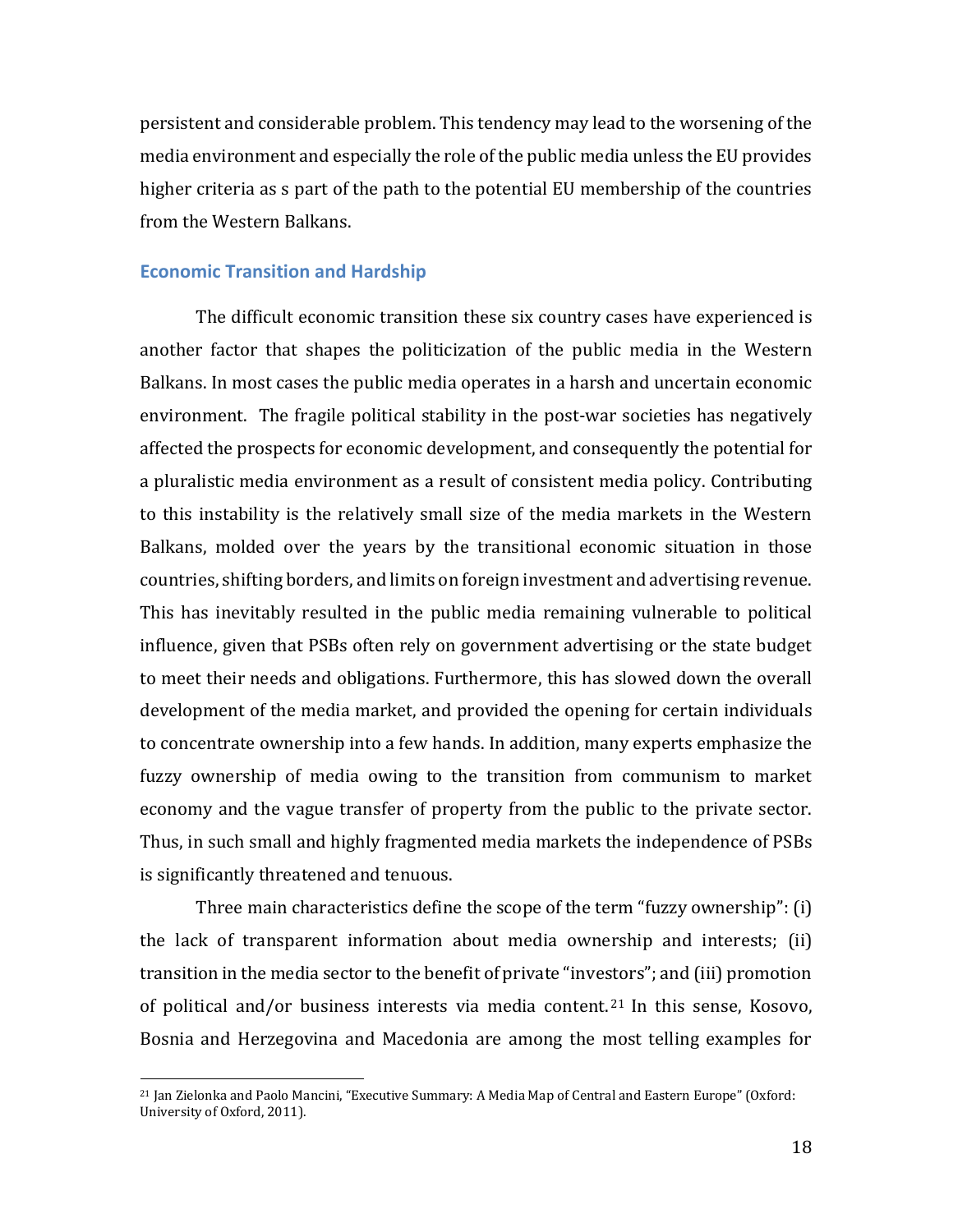disseminating of political interests via media content (KIPRED 2008, Analitika reports 2011, 2012). In some cases (again Kosovo and Macedonia) scholars have observed how, due to the weak economy, reliance on potentially compromising sources of funds by PSBs has actually increased. <sup>22</sup> Montenegro, here, may be considered something of a positive example of a country trying to promote transparency of media ownership through the legal code (specifically through Electronic Media Law, Article 131). Yet despite existing legislation, the problem of "fuzzy ownership" is still considerable in Montenegro, since the scope of the law refers only to "electronic media." 23

This economic instability makes funding PSBs in the region highly problematic, especially since PSBs are, in trying to meet their needs, either relying on the public budget (Kosovo, Montenegro, and Serbia since 2014), on license fee collection (Albania, Bosnia and Herzegovina, and Macedonia), or initiating special arrangements with marketing agencies owned by politically affiliated individuals who seek "special services" outside of public view (particularly in Serbia, and to a lesser extent in Bosnia and Herzegovina and elsewhere). However, such fundraising techniques have proven to be quite inefficient and threaten the PSBs' ability to operate without interference. On the one hand, money from the public budget makes PSBs dependent on political decisions regarding financial support that the state is willing to provide. And as a result, public media becomes directly subordinate to the government. On the other hand, however, license fee collection has generally proven to be an unreliable source of funding. In Serbia, for instance, more than half of the population refrained from paying such a fee in order to have access to public

<sup>22</sup> Tamara Dimitrijevska-Markoski and Zhidas Daskalovski, "Assisting Media Democratization after Low-Intensity Conflict: The Case of Macedonia," Working Paper Series on International Media Assistance in the Western Balkans, Working Paper 5/2013, Prepared in the Framework of the Regional Research Promotion Programme in the Western Balkans (RRPP) (Sarajevo/ Skopje: Analitika - Center for Social Research - Center for Research and Policy Making (CRPM), 2013); Shkamb Qavdarbasha, "State of the Media in Kosovo" (Prishtina: INDEP, 2012),

[http://www.indep.info/documents/88076\\_INDEP%20-%20The%20State%20of%20Media%20in%20Kosovo.p](http://www.indep.info/documents/88076_INDEP%20-%20The%20State%20of%20Media%20in%20Kosovo.pdf) [df.](http://www.indep.info/documents/88076_INDEP%20-%20The%20State%20of%20Media%20in%20Kosovo.pdf) 

<sup>&</sup>lt;sup>23</sup> Daniela Brkić, "Media Integrity Report: Media Ownership and Financing in Montenegro: Weak Regulation Enforcement and Persistence of Media Control" (South East European Media Observatory, 2015), [http://mediaobservatory.net/sites/default/files/Media%20Ownership%20and%20Finances%20in%20Monten](http://mediaobservatory.net/sites/default/files/Media%20Ownership%20and%20Finances%20in%20Montenegro.pdf) [egro.pdf.](http://mediaobservatory.net/sites/default/files/Media%20Ownership%20and%20Finances%20in%20Montenegro.pdf)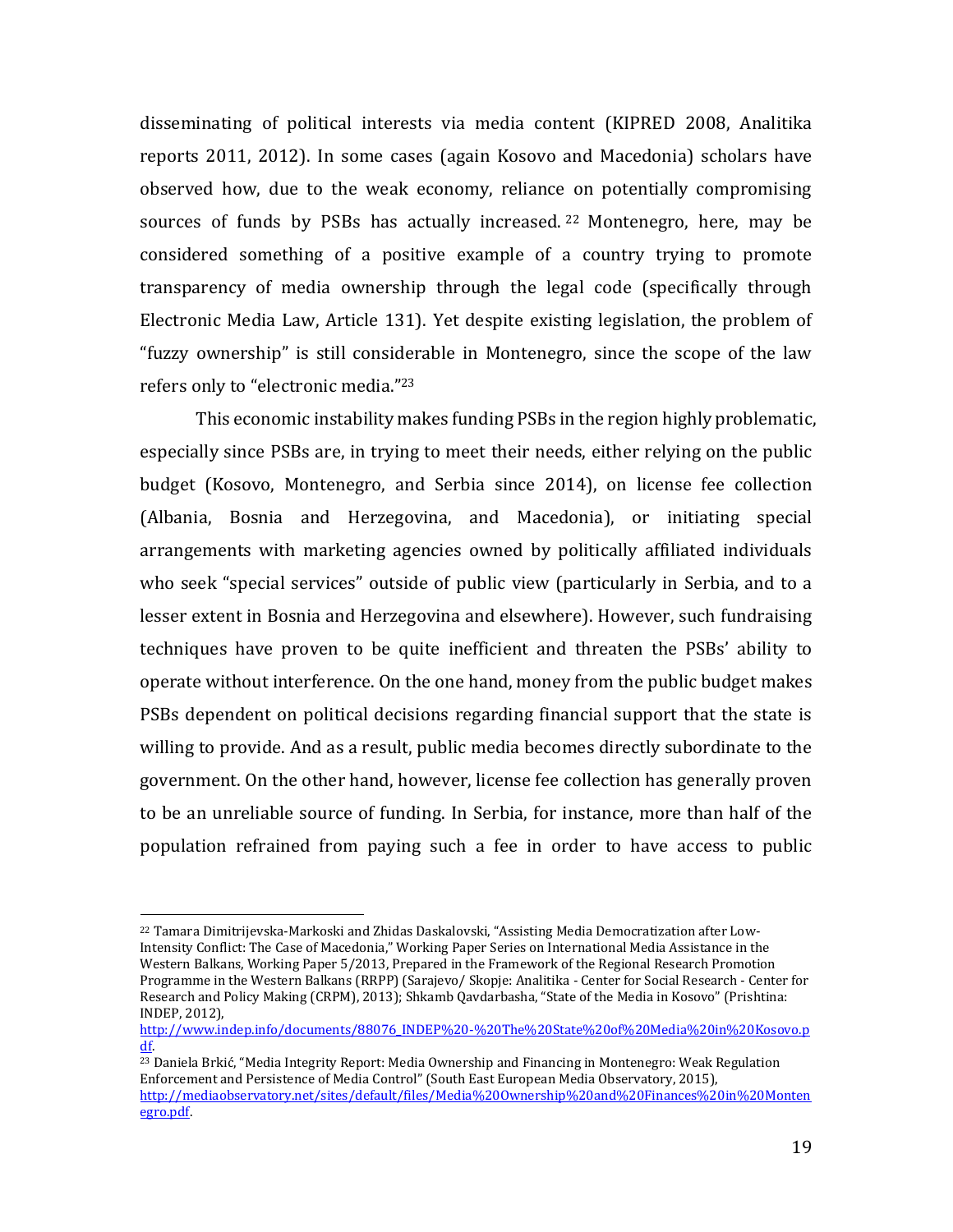broadcasting—with the license fee finally being discontinued in 2014. <sup>24</sup> Effective and full collection has even proven to be an issue in Macedonia, where the license fee is aimed at providing less than 20% of the total revenue for public media. <sup>25</sup> Due to the inability to raise money by collecting this fee, the Macedonian public broadcaster has been forced to rely on the state budget, which provides almost 60% of its annual income. This vicious circle fuels a constant dependence on the state and harms the overall editorial freedom of the public media. In a similar vein to this is the reliance on special arrangements with advertisers or marketing agencies aligned with particular parties, not only because of the non-transparent nature of these deals, but also because such deals allow for the possibility of political manipulation, selfcensorship, and the compromising of editorial integrity to avoid jeopardizing funding.

This is not to say that fees cannot work in the Western Balkans. In Kosovo the subscription fee collected between 2003 and 2009 was able to ensure the financial sustainability of the public media.<sup>26</sup> However, after amendments to Kosovo's media legislation in 2010, the country's public broadcaster (RTK) became fully dependent on the state budget, and consequently was plagued by political pressures. Although RTK managed to solve its funding issues between 2011 and 2014, it still remains highly vulnerable to political influence since the Assembly scrutinizes the PSB's budget every six months. 27

#### **Ensuing Implications**

These issues and factors listed above have a strong impact on the quality of the overall journalistic output in the six country cases of the Western Balkans discussed here, and inevitably lead to deviations and distortions from the conceptual understanding about the role of the public media. In regards to the consequences of politicization, this study can highlight several crucial implications that arise and are

<sup>&</sup>lt;sup>24</sup> Jelena Surčulija, Biljana Pavlović, and Đurđa Jovanović Padejski, "Mapping Digital Media: Serbia" (Open Society Foundations, October 15, 2011).

<sup>25</sup> Roberto Belicanec and Kristina Ricliev, "Mapping Digital Media: Macedonia" (Open Society Foundations, June 5, 2012).

<sup>26</sup> Shkamb Qavdarbasha, "State of the Media in Kosovo."

<sup>27</sup> Id.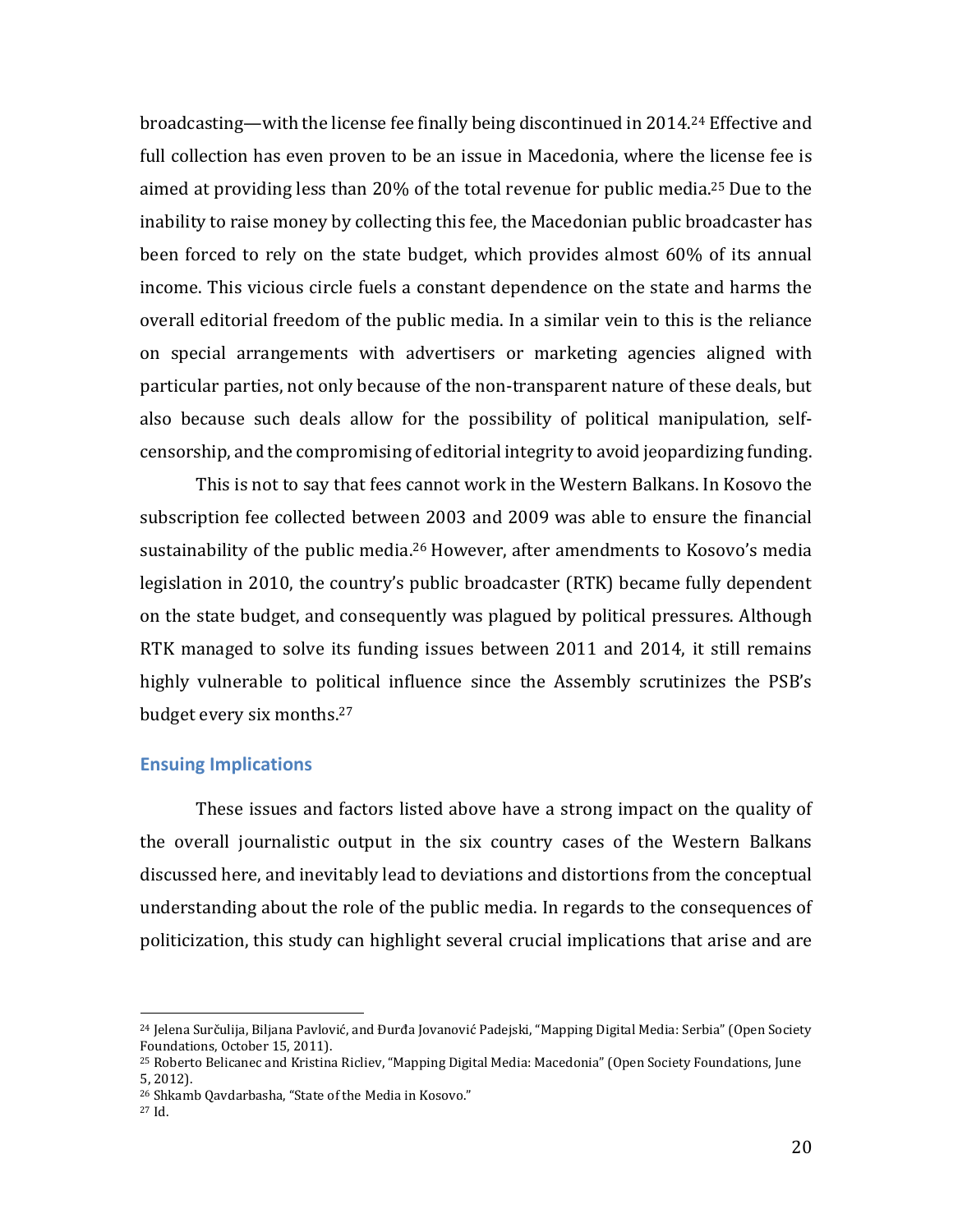affecting PSB development in the Western Balkans: **political parallelism**, **lack of editorial independence**, and **concentration of media ownership.**

#### **Political Parallelism**

The most problematic of these three issues is political parallelism**,** or in other words, the existence of political interests (and often in the Western Balkans business interests) in media production and journalistic roles. <sup>28</sup> Throughout the Western Balkan mediascape there is substantial overlap between media, politics and business; sometimes even to the point where media owners or journalists also hold political office, as has been the case in Macedonia. There is no exception among the countries in the region where public service broadcasting is not influenced in some way by political parallelism. A particularly strong relationship has been observed between politicians and various public broadcasters in Bosnia and Herzegovina, Kosovo, and Macedonia. Kosovo's mediascape clearly indicates that individuals with both local business interests and political affiliations have simultaneously possessed media ties or maintain close connections to media owners. <sup>29</sup> And such ties exist at the highest levels—the Kosovar Prime Minister was even reprimanded by the European Broadcasting Union (EBU) in 2009 for improper and unacceptable political and financial influence on the media. <sup>30</sup> In addition, government attempts of interfering and control of the media have been identified by experts and international institutions, such as the forced closure in 2011 of the A1 TV channel in Macedonia. 31 Many analysts saw this incident as "a post-election crackdown against critical media" since A1 was associated with the political opposition. Similar a trend is not unknown in the other Western Balkan countries.

<sup>29</sup> Shkamb Qavdarbasha, "State of the Media in Kosovo."

<sup>28</sup> Irion, Kristina and Jusić, Tarik (2013) "International Assistance and Media Democra- tization in the Western Balkans: A Cross-National Comparison", Working Paper Series on International Media Assistance in the Western Balkans, Working Paper 1/2013, prepared in the framework of the Regional Research Promotion Programme in the Western Balkans (RRPP) (Sarajevo: Analitika – Center for Social Research).

<sup>30</sup> Naser Miftari, "Starting from Scratch: The Role of Media Assistance in the Establishment of Independent Media Institutions in Kosovo," Working Paper Series on International Media Assistance in the Western Balkans/ Working Paper 4/2013, Prepared in the Framework of the Regional Research Promotion Programme in the Western Balkans (RRPP) (Sarajevo/ Prishtina: Analitika - Center for Social Research - D4D - Democracy for Development, 2013).

<sup>31</sup> Roberto Belicanec and Kristina Ricliev, "Mapping Digital Media: Macedonia" (Open Society Foundations, June 5, 2012).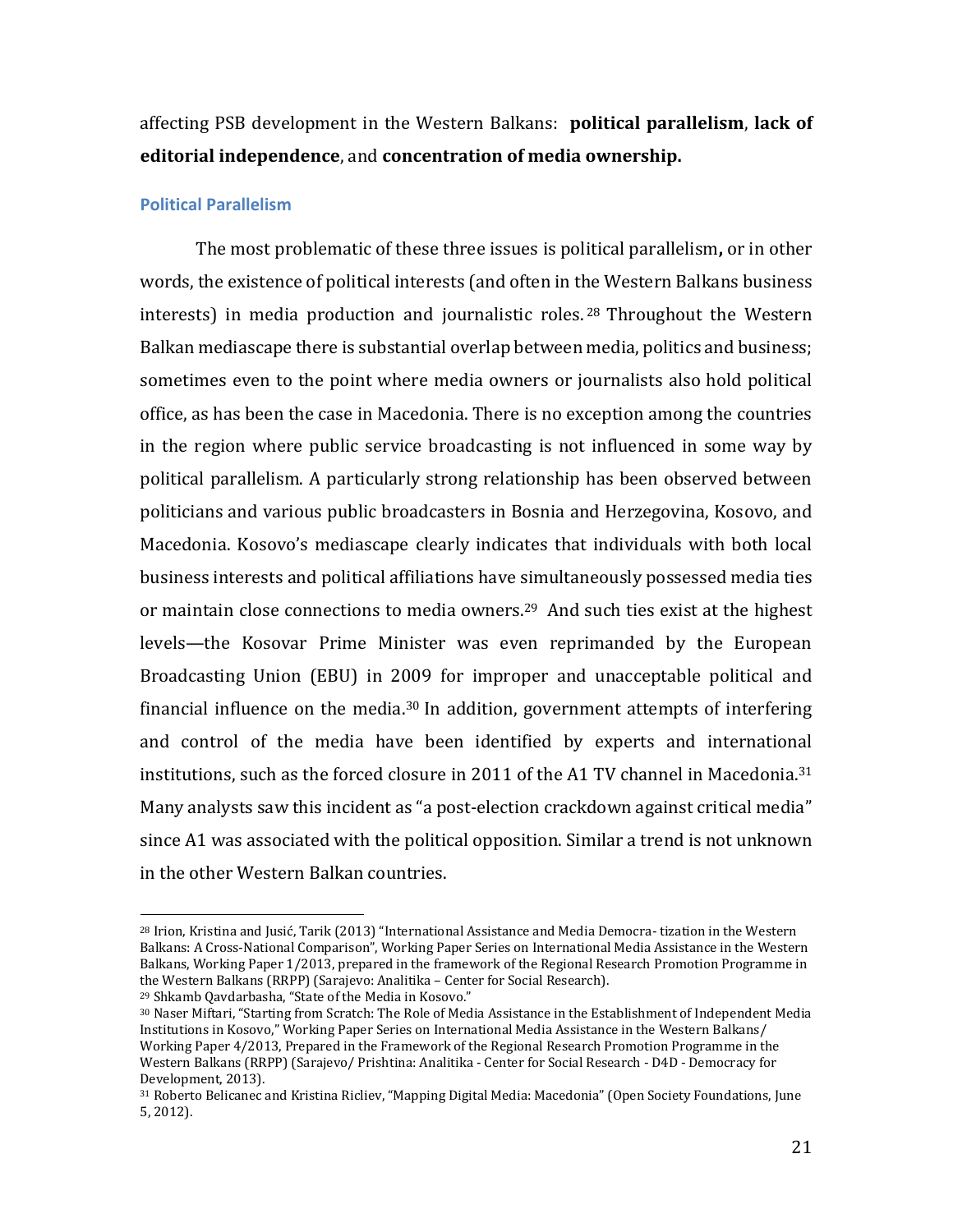#### **Lack of Editorial Independence**

 $\overline{a}$ 

Politicization of PSBs also leads to a lack of editorial independence, which shapes the content and causes self-censorship of journalistic output. As a consequence, there is a tendency of diminishing independence and decline in overall news quality (particularly in Bosnia and Herzegovina, Macedonia, Kosovo) throughout the 2010s. A telling example in the region is Albania where news bulletins on TVSH have been highly criticized by the opposition and civil society groups for being produced in favor of the government and lacking objectivity. <sup>32</sup> The claims of opposition refer to the lack of balance in the presented information and, respectively, open support to the government. Analitika's previous reports highlight that political partisanship and pressure on public broadcasting in the case of Albania, but not only in Albania, are particularly strong during election periods. However, the representatives of the public broadcaster have constantly attempted to deflate the claims of politicization of RTSH, arguing instead that the function of the public broadcaster is not limited only to news production. Despite this longstanding criticism, it is worth noting that there is no visible government repression towards the public media in Albania in comparison to the other countries in the region—the watchdog function of the media in Albania has actually been improving and led to rising positive public perception of the country's PSB, with the public media even seen as "the most trusted institution in fighting corruption." 33

In addition, political pressure can also influence the behavior of regulatory agencies that are supposed to closely monitor media behavior. One of the first laws passed after the 2011 elections in Macedonia aimed to add new members to the Broadcasting Council (in charge for licensing and media regulation)—new members

<sup>32</sup> Ilda Londo, "Mapping Digital Media: Albania" (Open Society Foundations, January 20, 2012); Mark Thompson, "Looking for Shortcuts? Assistance to – and Development of – Public Service Broadcasting in Bosnia-

Herzegovina, Serbia, Kosovo, Macedonia, and Albania," Working Paper Series on International Media Assistance in the Western Balkans/ Working Paper 9/2013, Prepared in the Framework of the Regional Research Promotion Programme in the Western Balkans (RRPP) (Sarajevo: Analitika - Center for Social Research, 2013); And as Davor Marko noted in contributing comments to this paper, even in Croatia—an EU Member State since

<sup>2013</sup>—the complete management of the country's PSB, including editors, was removed following the November 2015 elections "and replaced with politically suitable personalities."

<sup>33</sup> "Republic of Albania: Local Government Elections 8 May 2011" (Warsaw: OSCE/ ODIHR, August 15, 2011), [http://www.osce.org/odihr/81649?download=true.](http://www.osce.org/odihr/81649?download=true)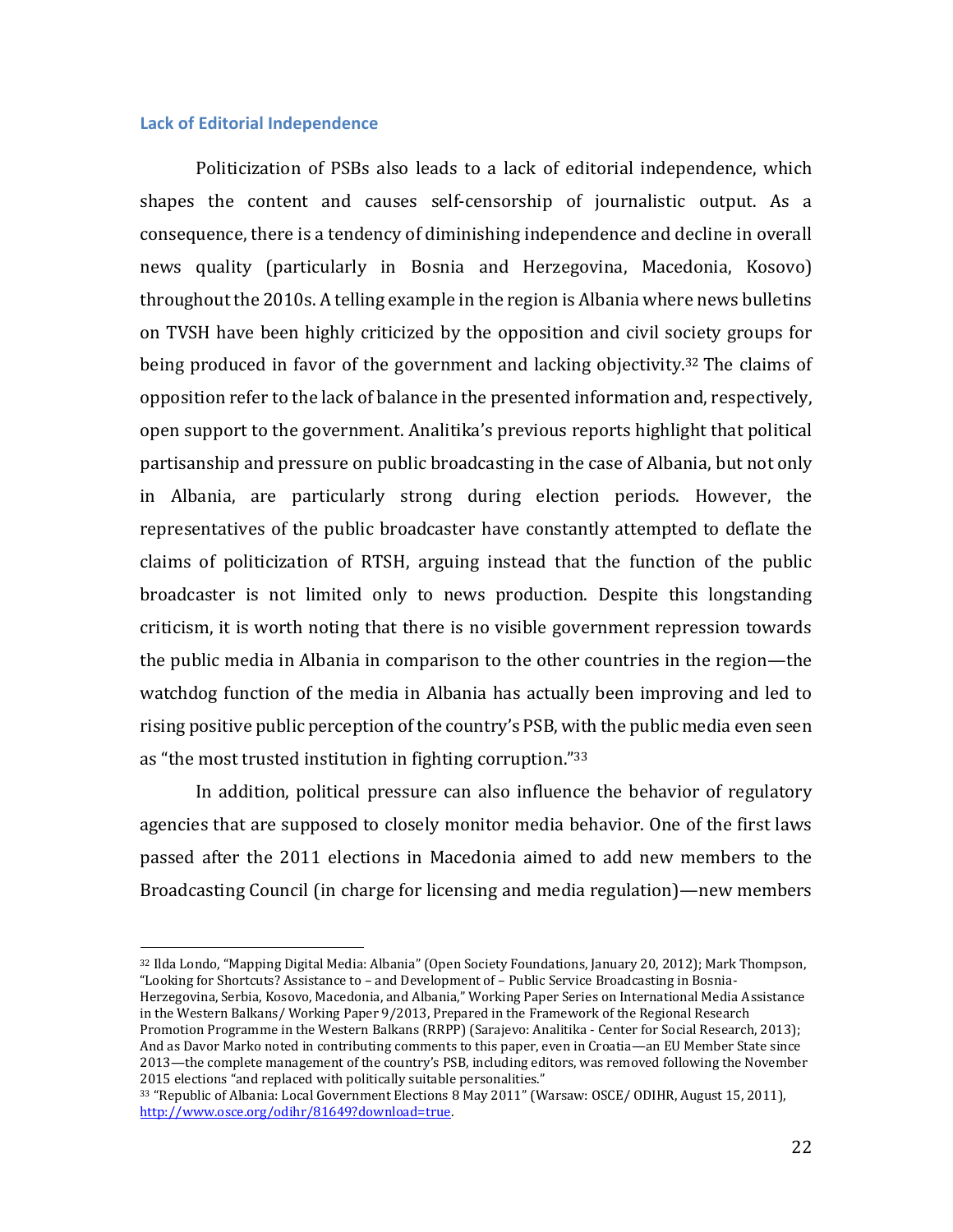who would be nominated by the Parliament rather than the civil society organizations that had nominated existing Board members. 34

The existing research identifies political dependence as an explanation of why the regulatory agencies enforcement actions have been "lackluster in notable recent cases." <sup>35</sup> One important observation here is that the implementation of media regulation in many cases is hampered or controversial since political pressure on the media is increasing. The existing trade-off between editorial independence and the opportunity of the media to get financial support from one or another political party seriously harms the overall media environment. Moreover, when regulatory institutions are selective in their actions, they are not able to entirely prevent such practices.

#### **Concentration of Media Ownership**

Concentration of media ownership is another implication related, on the one hand, to the underdeveloped media market, and on the other hand, to the politicization of the public and private media. Since media ownership is concentrated in the hands of certain business circles or in the hands of a few people, it becomes easier for PSBs to come under the influence of economic elites with regime-ties or who are aligned with particularly political parties. Such an environment likely subverts and damages editorial independence, leads to self-censorship by editors or journalists, and could lead to a "nationalized" PSB that serves the interests of the ruling party, rather than the public.<sup>36</sup>

#### **Analitika's May 2016 Conference**

 $\overline{a}$ 

Analitika's May 2016 conference "The Future of Public Service Media in the Western Balkans: Never-Ending Transition?" sought to expand upon this literature, by not only bringing together many of the report and study authors cited above as well as other scholars and policymakers to provide an update on each of the six

<sup>34</sup> Ilda Londo, "Mapping Digital Media: Albania" (Open Society Foundations, January 20, 2012).

<sup>35</sup> Amer Džihana, Kristina Ćendić, and Meliha Tahmaz, "Mapping Digital Media: Bosnia and Herzegovina" (Open Society Foundations, June 11, 2012).

<sup>36</sup> Radka Betcheva, "Future of PSM in Western Balkans" (Sarajevo, May 20, 2016).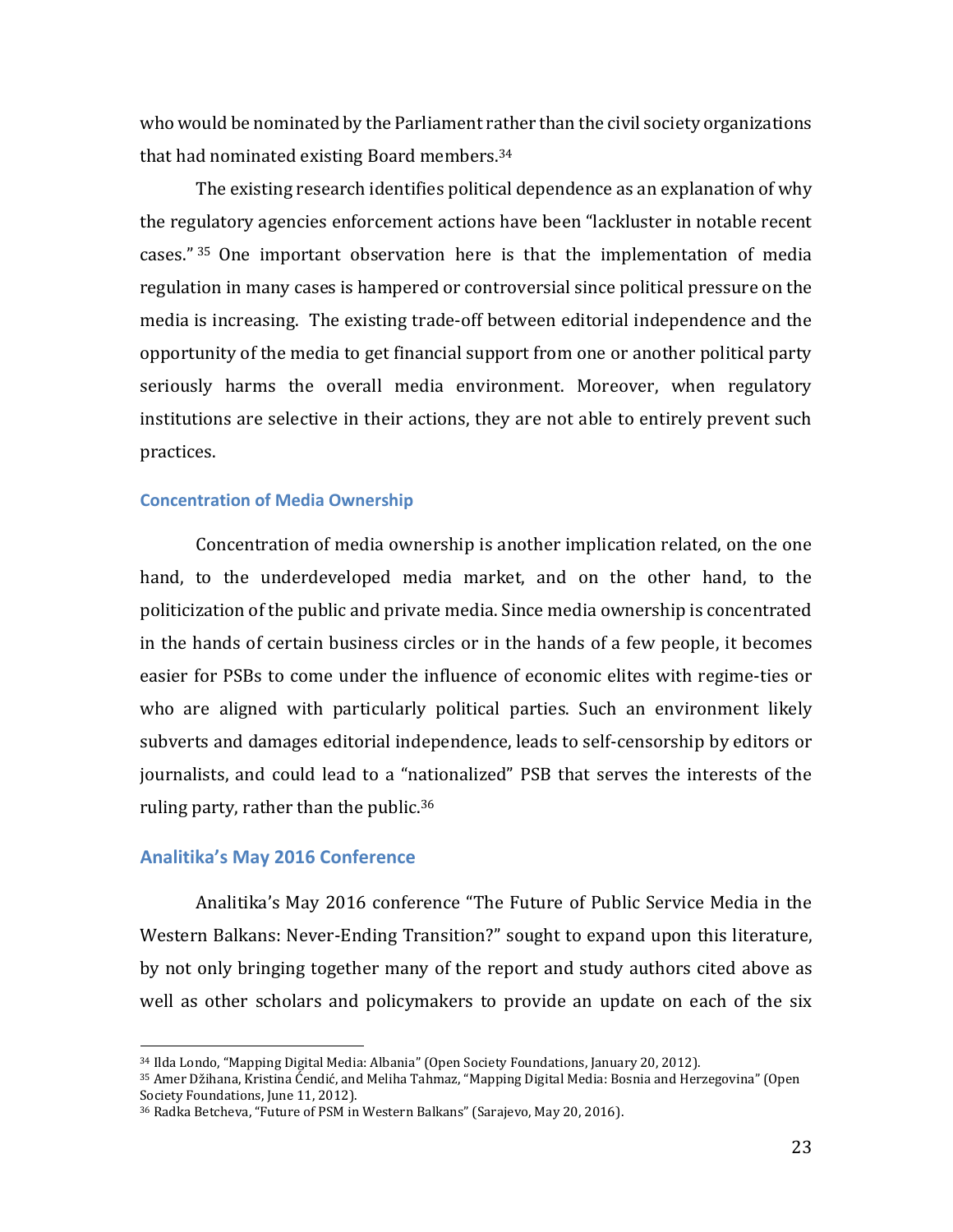country cases discussed here, but by also discussing and generating a number of findings and overall conclusions regarding where PSB development in the region is headed. Particularly important were the lessons learned and issues raised during this conference's concluding session given by Dr. Manuel Puppis, Professor at the University of Fribourg. <sup>37</sup> These findings and conclusions included or coalesced around the following:

- 1. A debate arose during the conference between two dichotomous views of the future of PSB development in the region, which Puppis labeled as (i) an idealistic and (ii) a fatalistic conception of the role and development of PSBs in the Balkans. Under the fatalistic view, scholars (and perhaps even policymakers) would argue for the complete scrapping of the PSB concept in the Balkans—given that they question whether a PSB is even needed at all, especially if it comes under such abuse and manipulation and simply becomes a tool for money laundering and political propaganda rather than representing a public good. Tied to this view is that technology seems to be outpacing reform and changing the medium entirely, to the point where funding television and radio seems increasingly dated and potentially straining or draining on national budgets and resources. On the other hand, those within the idealistic camp see such talk as defeatist, and believe that staying the course is the path to take, with the PSB a true public good that needs to be supported and preserved in the region;
- 2. Puppis presented a kind of middle ground, which he labeled the "realistic" view, which tries to keep in mind that the transition takes time, while also acknowledging the limitations of the Western Balkan media markets and rapidly changing media platforms, which will require media companies to produce high-quality content that people actually want to consume and are willing to consume, given audience habits are constantly shifting to new platforms and applications;

<sup>37</sup> Dr. Manuel Puppis, "The Future of PSM in the Western Balkans - Lessons Learned?" (Sarajevo, May 20, 2016).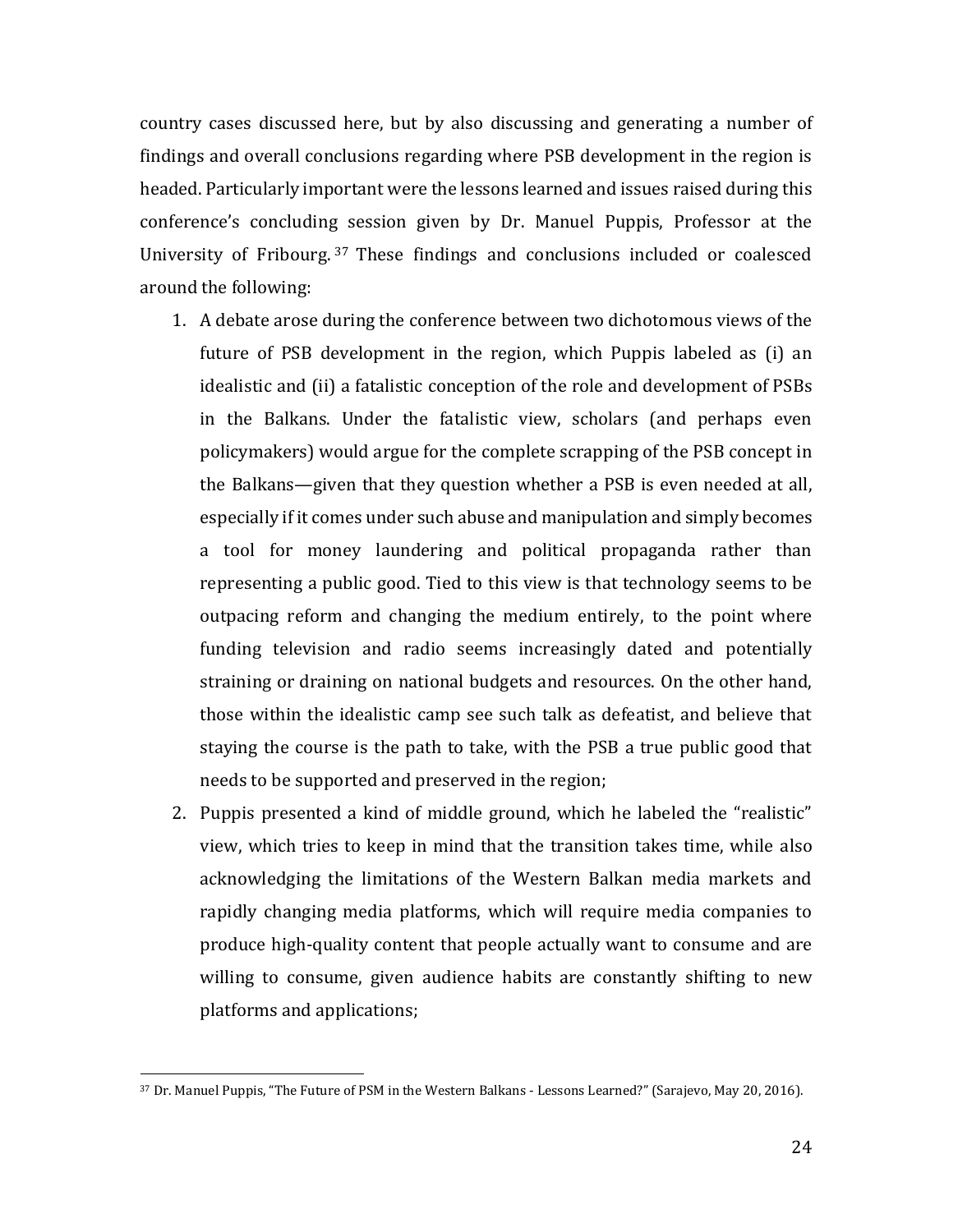- 3. This realistic view raises questions and issues pertaining to the paternalistic undertones of public service broadcasting - who actually decides what the public needs? Linked to this was the idea that public broadcasting represents more than just content but a relationship with society, a relationship that can be subject to change. In working towards solidifying and improving that relationship, Puppis suggested that media reform movements needed to be created from within the society, rather than waiting for it to come from Brussels, Washington or elsewhere. Western Balkan publics, civil society groups and political elites need to understand the significance of this relationship and actually engage with PSBs, otherwise PSB reform and the PSB concept are virtually doomed to fail. Moreover, simply developing and having a PSB for the sake of EU membership is not creating a worthwhile or functional public good. As Radka Betcheva of the EBU suggested through her presentation regarding possible scenarios for PSB development in the region,<sup>38</sup> elite understanding and interest in PSB development is critical to whether these broadcasters become somehow (i) marginalized, (ii) "nationalized" (representing a scenario in which there is complete capture by the elites and the turning of the PSB into a regime mouthpiece), or deinstitutionalized completely. And even in the fourth (and most positive scenario) outcome of "transforming" the PSB through external and internal pressure to democratize, a major negative consequence was that regime elites will begin defunding the PSB given that they will come to believe that their interests are no longer served and their influence is constrained by PSBs. Elite understanding of the role and function of PSBs, and influencing that understanding, are therefore critical for PSBs' long-term survival;
- 4. The topic of funding models was also addressed, given that it remains one of the major obstacles in the development of PSBs in the region. Puppis proposed that the conference discussion clearly revealed that research must be focused on finding models that work in terms of both sustainability and

l

<sup>38</sup> Radka Betcheva, "Future of PSM in Western Balkans" (Sarajevo, May 20, 2016).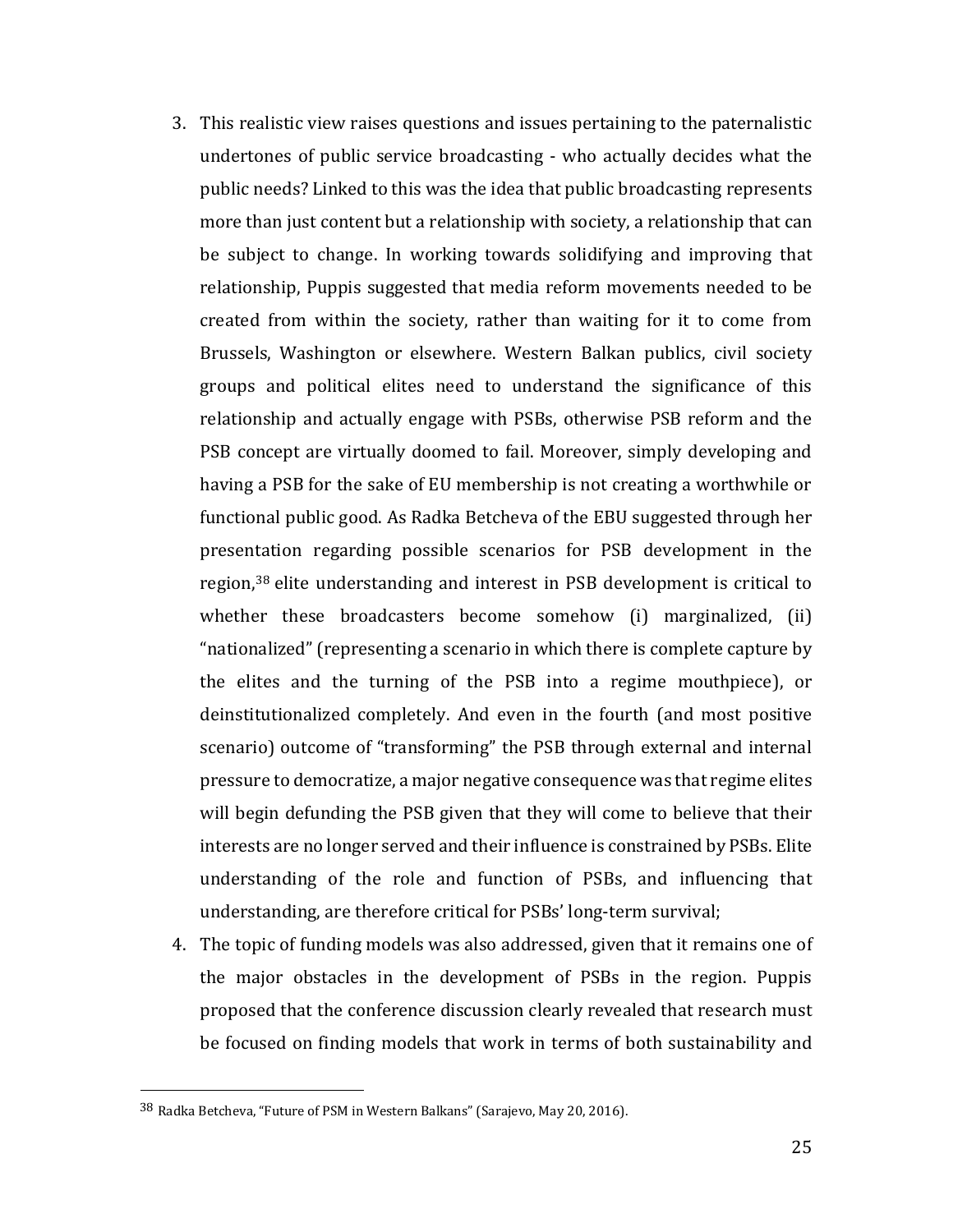retention of editorial independence. The conclusion here was that simply transplanting funding models into the Balkans was the wrong approach, and rather that an appropriate funding model still needed to be found and adapted to fit local conditions and contexts. For example, this could require that the policy focus shift away from a solely public option toward a market-based/ commercial alternative to a single PSB, given the size of the media markets in the Balkans. PSB development in the Western Balkans may therefore require a wholesale rethinking of what a PSB is, at least in terms of funding;

5. Puppis also argued that if particular actors have already resigned themselves to a certain outlook or perspective on the role of PSBs in the region—both those actors within or outside the region—then these actors and their ideas need to be taken into account and engaged with by both scholars and policymakers. This seemed especially important given that some scholars in attendance suggested that many of the issues under discussion were simply intractable. Most significantly, Puppis concluded his presentation by acknowledging that more engagement with European and Western Balkan policymakers was needed, not only by scholars, but also by civil society, media, and publics. A major takeaway from the conference was that policymakers in the Western Balkans lack substantive knowledge of PSBs, the needs of the media system, and role of the PSB in the new media landscape. And if they do take an interest in PSB development, it is because they have become incentivized to abuse it for their own needs. Such attitudes can only be overcome with discussion, knowledge transfer, and pressure, which must come from within, but can certainly be supported from outside by welldesigned policies, guidance and technical assistance from international actors, including the EC, that can truly work toward altering elite attitudes.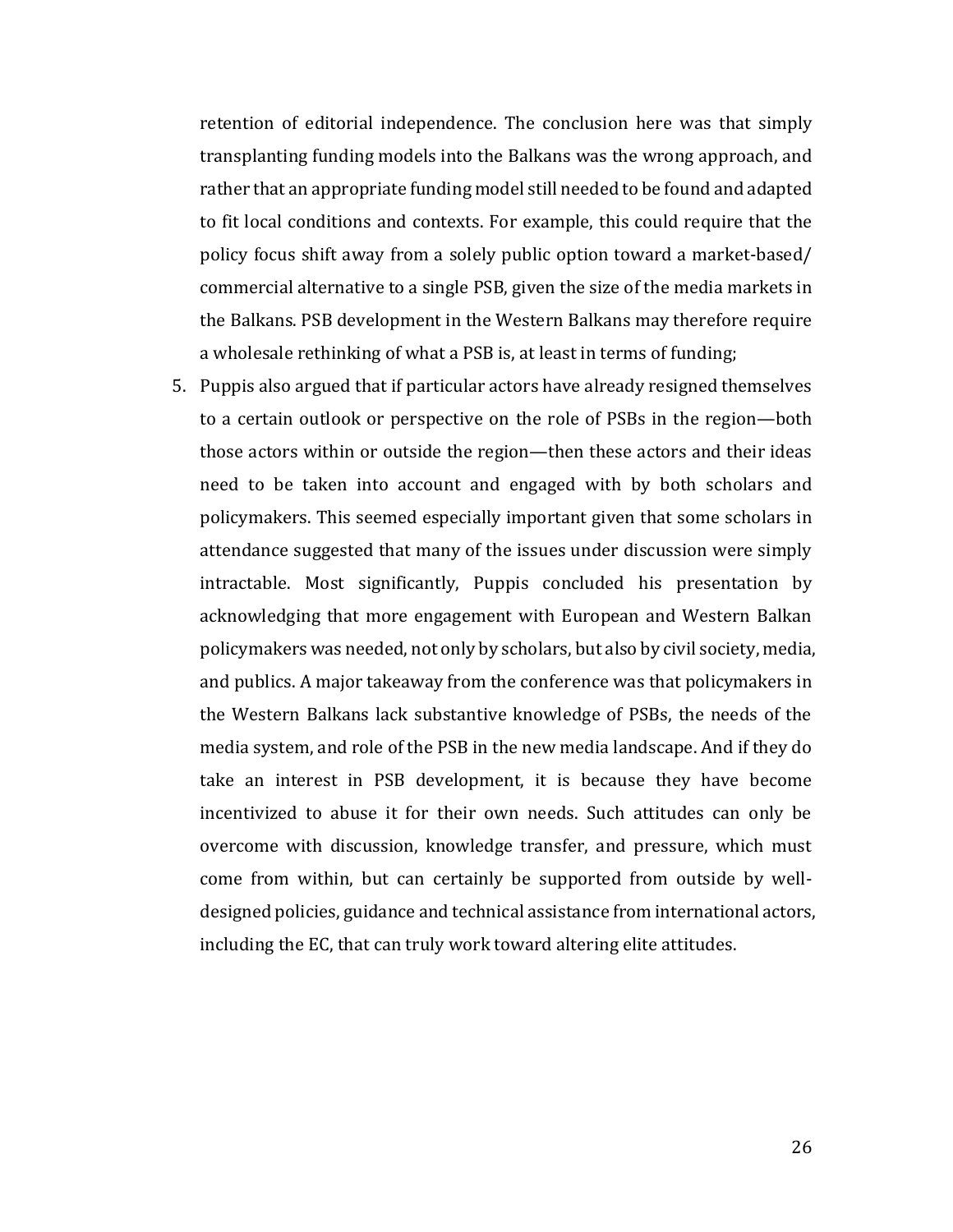# **The European Commission on Reforming Public Service Broadcasting in the Western Balkans**

Given the situation on the ground and the kinds of conclusions that came out of Analitika's May 2016 conference, the focus of this study turns to determining whether the EC acknowledges these same issues and has made suggestions to the candidate and potential candidate countries in the Western Balkans with regards to working towards de-politicization of PSBs. It is clear that the EC maintains leverage over these countries' democratic transitions and can work towards creating or supporting the underlying conditions necessary for developing sustainable PSBs in the region through financial, political and even social ties and pressure on Western Balkan policymakers. Not only can the EC name and shame elites through public statements and reports, but it also can withhold funding if it feels that progress is not being met. The question is in identifying which particular instruments the EC has at its disposal for working towards both combatting the underlying causes of and the symptoms of politicization of PSBs in the Western Balkans, and whether these instruments are "correctly," in terms of how the latest scholarship discusses and frames these issues, addressing and working towards de-politicization of PSBs in the region.

What should be clear is that the EU, specifically through the EC, does have a number of existing instruments at its disposal to influence PSB development, including: (1) IPA II, which currently provides financial and technical assistance to all six Western Balkan countries;  $39$  (2) the sponsoring of conferences, such as the SpeakUp! conference series that ran between 2011 and 2015, to highlight media reform and media freedom issues in the region; and (3) the publishing of annual progress reports that should address the development of PSBs in the candidate or potential candidate countries. While these are not necessarily the only tools or

l

<sup>39</sup> This is the second iteration of the Instrument for Pre-accession Assistance, set for the period 2014-2020: [http://ec.europa.eu/enlargement/instruments/overview/index\\_en.htm](http://ec.europa.eu/enlargement/instruments/overview/index_en.htm)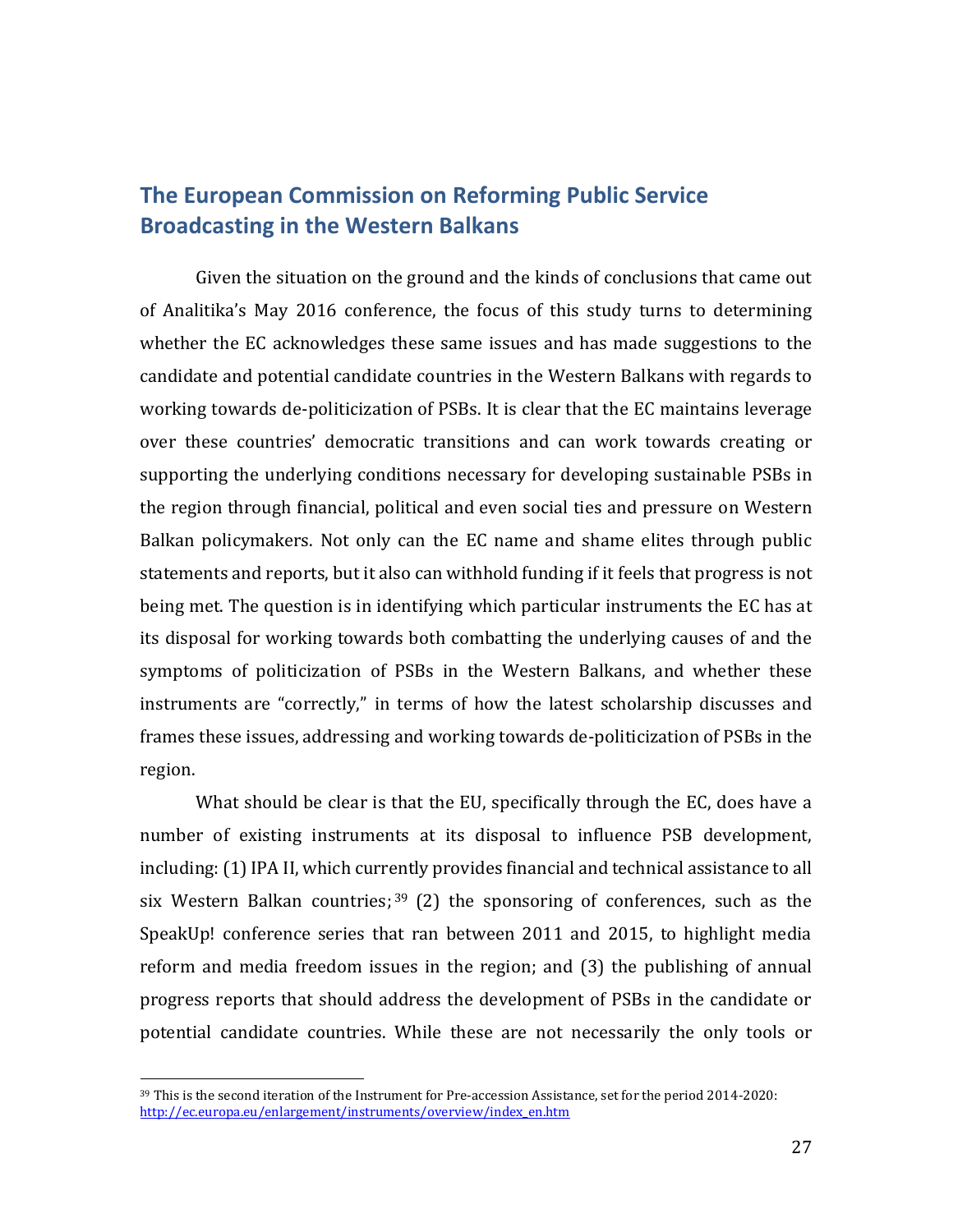instruments available, they do represent either the formal instruments described by the Commission, or in the case of the SpeakUp! conferences, a well-publicized initiative made at the behest of the EC on media issues in the Western Balkans. Although each of these instruments should be considered and explored, this study focuses on the progress reports issued as part of the EC's "Enlargement package," given that these materials not only outline exactly how the EC discusses the issue of PSB development in each of the six Western Balkan candidate countries, but also constitute a kind of roadmap and report card for regional elites. And more specifically, the study analyzes those reports published between 2011 and 2015, the latest available, which provide an opportunity to judge whether Juncker's 2014 announcement on the hiatus on further enlargement also represented a turning point in how the EC reflected or dealt with PSB development through these reports.<sup>40</sup>

#### **EU Progress Reports 2011-2015**

 $\overline{\phantom{a}}$ 

An important benchmark for understanding what the EU has done to date regarding the development of PSBs in the Western Balkans are the statements and recommendations made in the EC's annual progress assessments of each candidate or potential candidate country as part of its so-called "Enlargement package." According to the EC's website, these reports set out what each of Analitika's Western Balkan country cases have "achieved over the last year, and define guidelines on reform priorities."<sup>41</sup>

In reviewing these reports for the six country cases under consideration here for the past five years, it becomes clear that the EC is increasingly aware of the challenges PSBs in the Western Balkans face. A short assessment of the current situation of PSBs can be found in all of the progress reports, but the focus and depth of analysis vary by country and over time. Generally, however, the 2015 progress reports—published after the EC's 2014 announcement of an enlargement hiatus are more explicit in outlining the achievements, key challenges and steps forward for

<sup>40</sup> These strategy papers and annual progress assessments can all be accessed from the EC's website: [http://ec.europa.eu/enlargement/countries/package/index\\_en.htm](http://ec.europa.eu/enlargement/countries/package/index_en.htm)

<sup>41</sup> "European Neighbourhood Policy and Enlargement Negotiations - Strategy and Reports," European Commission, November 11, 2015, http[://ec.europa.eu/enlargement/countries/package/index\\_en.htm](http://ec.europa.eu/enlargement/countries/package/index_en.htm)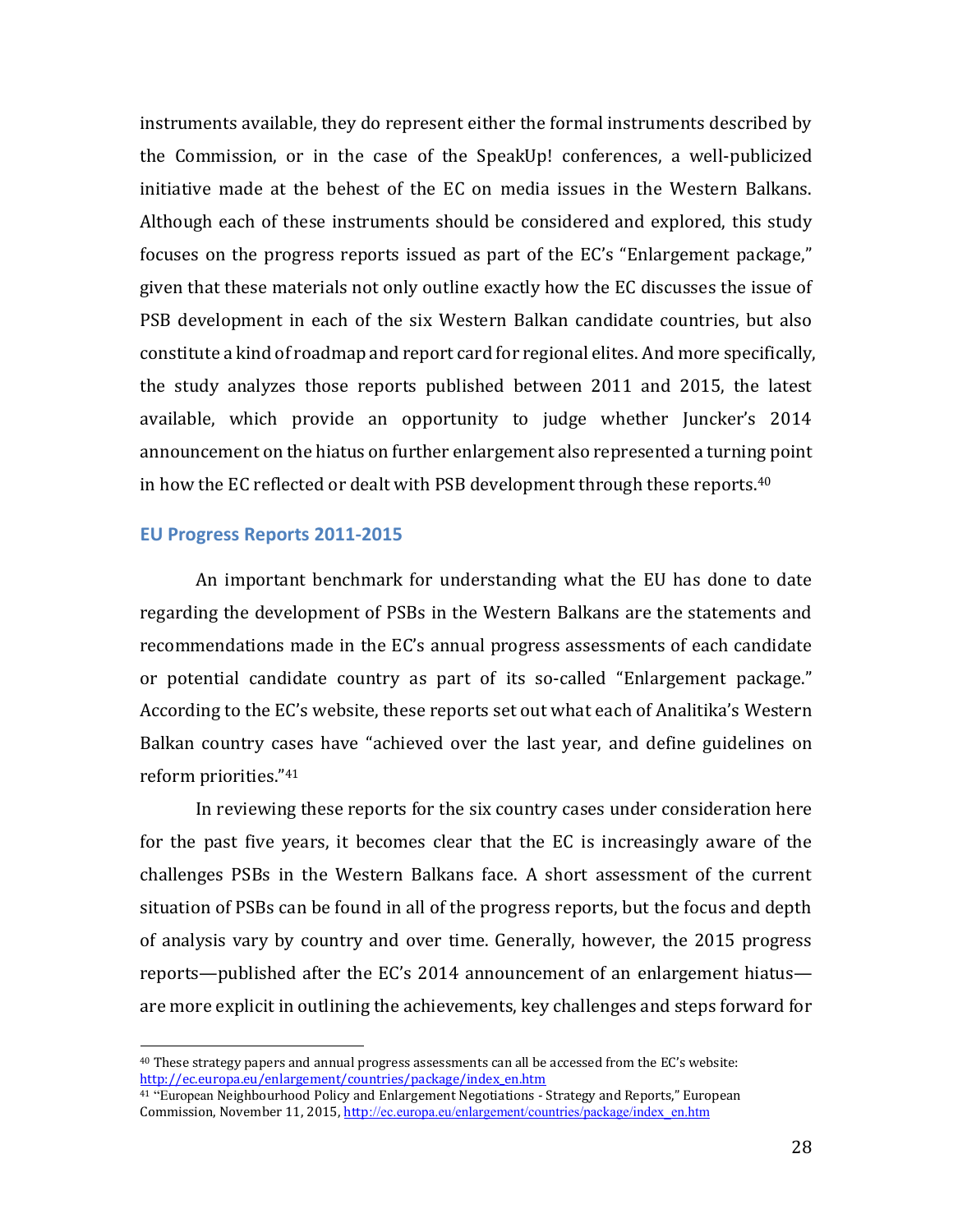all six countries than previous reports. This would therefore suggest that the EC is at the least reformulating its approach, rather than putting PSB development on the backburner. PSBs, in fact, are something of a crosscutting issue that are referred to throughout these progress reports, and represent a particular concern within the political criteria for accession where the *freedom of expression* narrative plays a crucial role in the assessment of *human rights and the protection of minorities*. Additionally, PSBs have to be considered when talking about *Information Society and Media*, an area where all six countries are indicated as needing to catch up in order to be able to assume the obligations of membership.

Below, the study presents the main trends in the EC's reporting on PSB development in the six country cases between 2011 and 2015. Furthermore, the study highlights which shortcomings in PSB development exist in each country that the EC has identified, and, based on this analysis and the findings of the literature review and Analitika's May 2016 conference, provide a number of recommendations as to how these progress reports could be better implemented in working towards the de-politicization of PSBs in the region.

Relatively little emphasis has been put on public service broadcasting in the case of **Albania**. Initial problems included political influence in the daily operations of the Albanian PSB RTSH and underlying economic problems, with the lack of editorial independence and the inefficiencies of the fee collection system representing the two major concerns of the EC between 2011 and 2014. As of 2015 the EC reported some progress in terms of the fee collection system, the regulation of RTSH in line with EU standards, and independent financing. In respect to shortcomings the EC's latest report is primarily concerned with the enforcement of legislation already set in place.

In the case of **Bosnia and Herzegovina** the EC's understanding of the complex reality of the country's fragmented media system appears to have improved. Starting from 2013, the EC reports name the main problem facing PSB in Bosnia and Herzegovina: the duality of the PSB system that operates along ethnic lines, combined with classical problems such as political interference that are coupled with insecure and politically captured funding. By 2013 the EC was also calling for a "stable, legally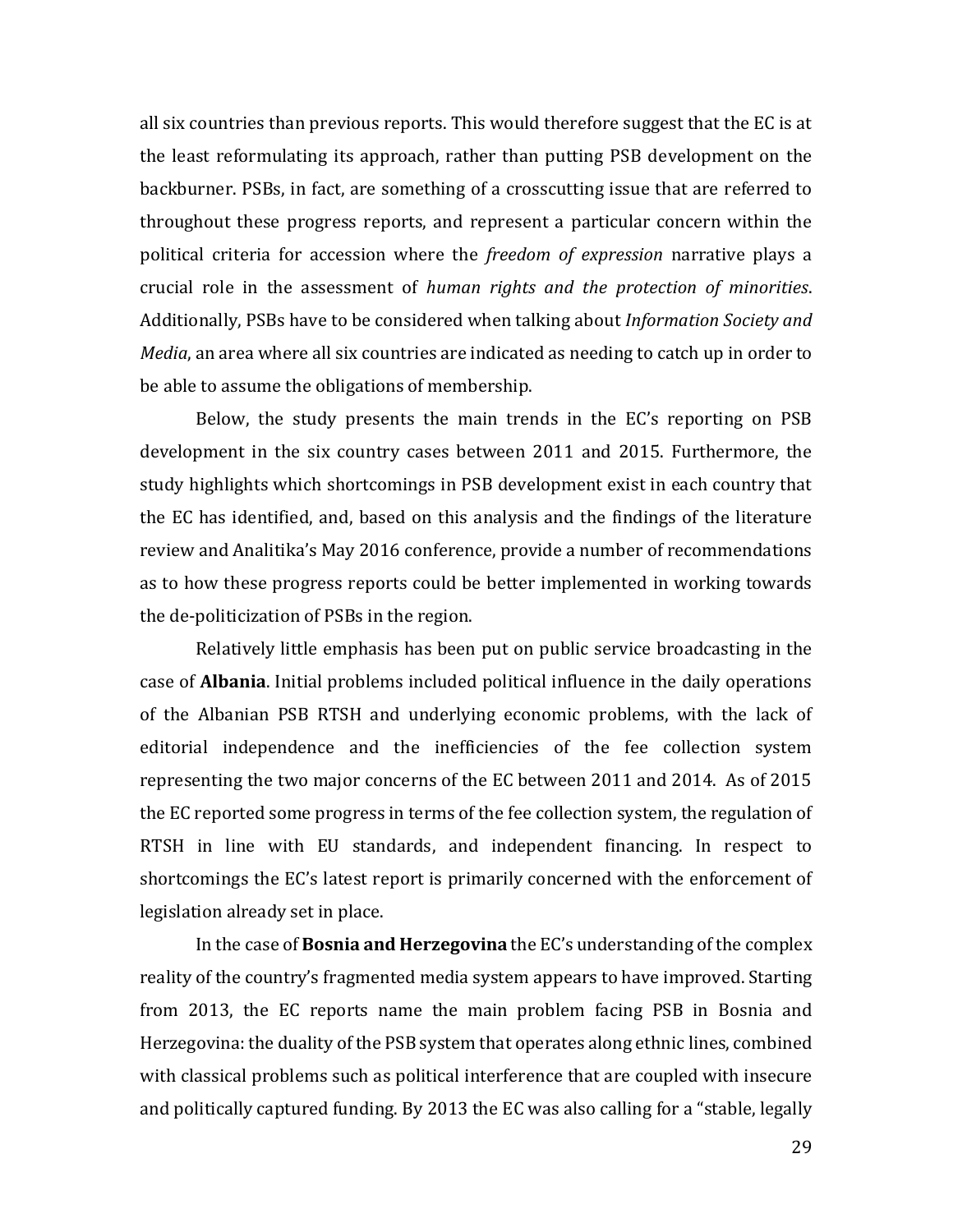viable source of PSB public funding" based on tax collection. Moreover, the 2015 report acknowledges a general backsliding in the area of media freedom as well as the complexity of legal harmonization between the three PSBs at the state level.

Initially the inability of the PSB in **Macedonia** to fulfill its statutory role was the main issue identified by the EC. In terms of funding, the EC actually recognized in its reports between 2011 and 2014 a positive trend over the years that the EC wished for Macedonia to continue pursuing. However, the EC registered in recent years that there has been a massive backslide with regards to media independence. Besides a general decline of freedom of expression, the EC has recently identified as issues related to PSBs in the country: strong political interference, financing dependent on the government, government advertising, and low editorial independence. In its 2015 report the EC urges that Macedonia takes immediate action in securing the independence of the country's PSB.

The media market in **Kosovo** remains very small and thus the EC has mainly highlighted the need for independence internally, but also from media outlets in Serbia in the past. The EC had positively recognized the law on financing PSB in 2012, but was critical of the fact that state funding remains given that it is seen as jeopardizing editorial independence. In 2015, the EC still saw no progress or solution on the sustainable funding issue, as well as with regards to legal certainty on media ownership and transparency. These topics had still not been codified into the national legislation, leaving Kosovo's PSB vulnerable to political pressure and influence.

While the EC identifies a lack of professionalism and financial unsustainability as the main issues facing **Montenegro**, the EC appears to regard the development of the country's PSB as moderately advanced overall. However, the EC has not indicated any substantial progress in its most recent reports. A law on public broadcasting services has still not been adopted as of 2015, and in the meanwhile financial sustainability and editorial independence were not perceived as having improved.

In **Serbia** a media strategy was passed in 2011 and a respective Law on Public Service Broadcasting was adopted in August 2014, both of which helped to further align Serbia's legislation with EU provisions on PSBs. However, as the EC's 2015 progress report notes, the implementation and consequent enforcement of this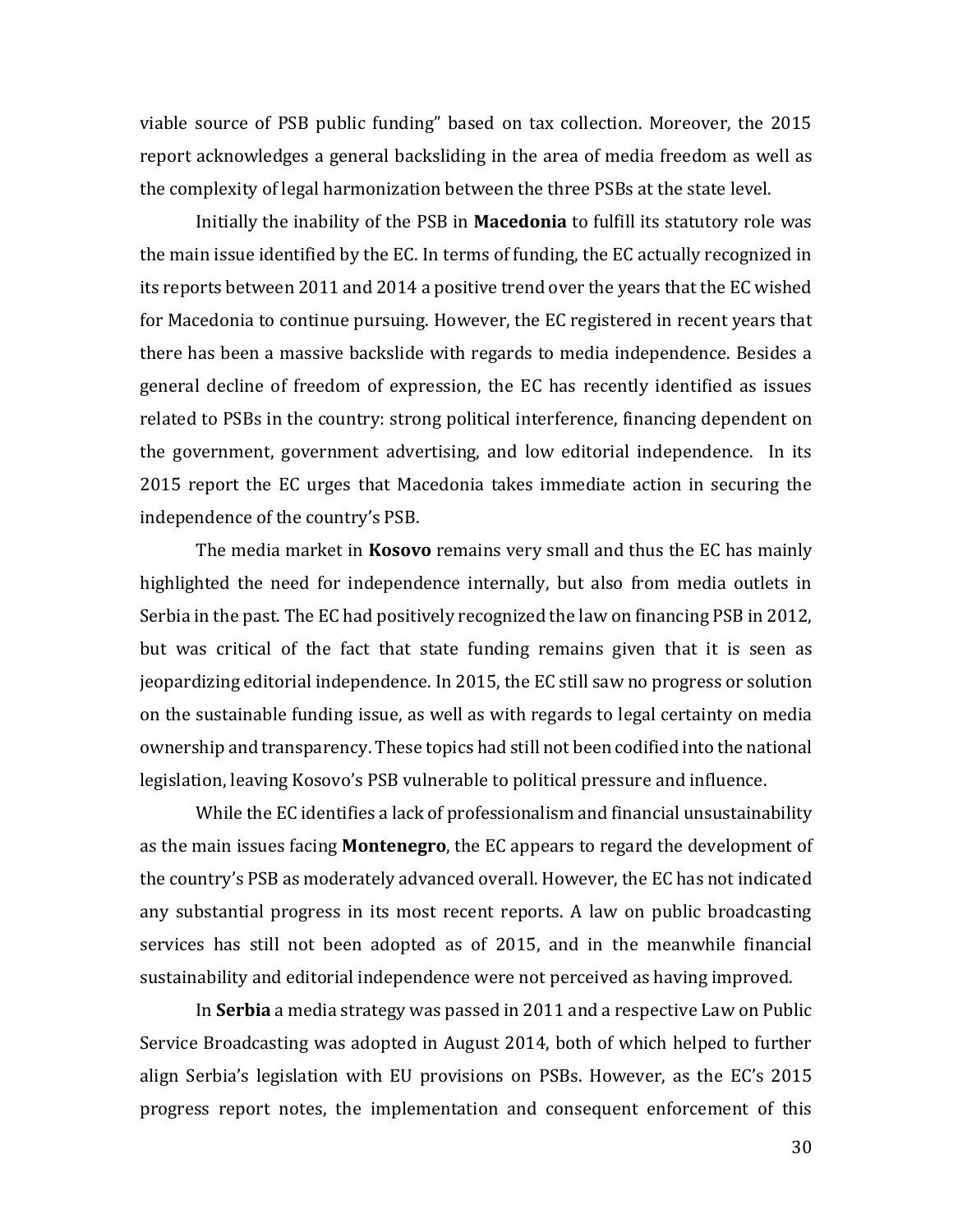legislation remains outstanding and must be followed through upon by the government. This would also help to tackle shortcomings in terms of funding and political influence that the EC has generally marked since 2011 as issues to be overcome.

The table below summarizes the main shortcomings and recommendations for PSB in each of the six country cases, based on the EC's latest progress reports:

| Country        | <b>Shortcomings relevant to PSB</b>                                                                                                                                         | <b>Recommendations</b>                                                                                                                                                                                                                 |
|----------------|-----------------------------------------------------------------------------------------------------------------------------------------------------------------------------|----------------------------------------------------------------------------------------------------------------------------------------------------------------------------------------------------------------------------------------|
|                | development                                                                                                                                                                 |                                                                                                                                                                                                                                        |
| <b>Albania</b> | Implementation of<br>legislation/institutions<br>Still pending election of<br><b>Steering Council</b><br>Transparency of<br>economic factors                                | Enhance transparency of<br>government advertising<br><b>Enforcement of existing</b><br>legislation to ensure<br>equality before the law<br>Strengthen the<br>independence of the<br>regulatory authority and<br>the public broadcaster |
| <b>BiH</b>     | Political influence and<br>political appointments in<br>all three PSBs<br>Funding from municipal<br>and canton budgets<br>Advertising by political<br>parties               | Securing de-<br>$\frac{1}{2}$<br>politicization<br>Ensuring financial and<br>institutional stability<br>Addressing editorial<br>independence<br>Harmonising relevant<br>legislation on entity and<br>state level                       |
| <b>Kosovo</b>  | No legislation on media<br>ownership and<br>transparency<br>No sustainable funding<br>Political pressure and<br>$\blacksquare$<br>influence                                 | Sustainable finance<br>solutions<br>Transparent information<br>on media ownership<br>Independence of PSB                                                                                                                               |
| Macedonia      | Decline of freedom of<br>expression<br>High rates of political<br>interference<br>Financing dependent on<br>the government<br>Share of government<br>advertising for budget | Ensure full transparency<br>of government<br>advertising<br>Develop a mechanism for<br>unpaid public service<br>announcements<br>Ensure objective and<br>accurate reporting<br>through PSB                                             |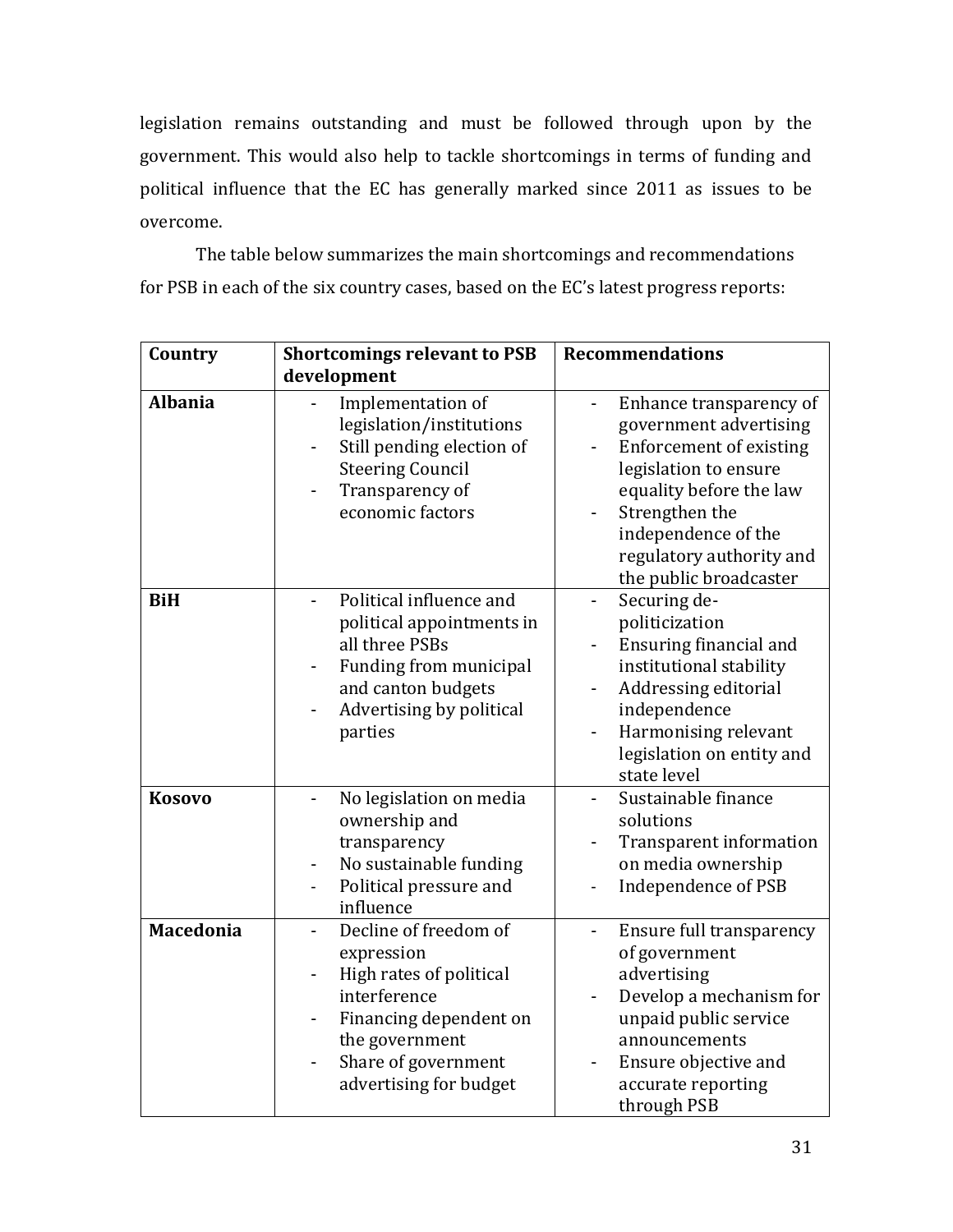|               | Low editorial<br>independence                                                                                                                                                                     | Strengthen<br>independence and<br>capacity of PSB                                                                                                                                      |
|---------------|---------------------------------------------------------------------------------------------------------------------------------------------------------------------------------------------------|----------------------------------------------------------------------------------------------------------------------------------------------------------------------------------------|
| Montenegro    | PSB law on more<br>financial independence<br>and sustainability not yet<br>adopted                                                                                                                | Adopt law on PSB<br><b>Ensure PSB</b><br>independence, especially<br>editorial independence<br>Appropriate financial<br>resources                                                      |
| <b>Serbia</b> | Media laws in place, but<br>not enforced<br>Funding by direct budget<br>subsidies, unregulated<br>funding<br>Open political and<br>economic influence<br>No broadcasting in<br>minority languages | Consequent<br>implementation and<br>enforcement of media<br>law<br>Privatising state- and<br>municipally owned<br>media<br>Ensure adequate funding<br>Ensure editorial<br>independence |

# **A Discussion: Coupling Analitika Findings and Conclusions with the EC's Enlargement Package Reports**

Given the above literature review and the overview of recent EC progress reports, this study can now assess (i) whether the EC is recognizant of the issues identified in the scholarly literature and within Analitika's projects and (ii) how the EC's reporting can be better implemented and utilized in keeping PSB development in the Western Balkans on track:

1. Even though Jean-Claude Juncker, President of the European Commission, stated that there would be no further EU enlargement before 2020, the most recent EC progress reports appear to have gathered a renewed vigor and even momentum on the issue of PSB development. These reports are now more concise and clearly identify developments, shortcomings and EU demands, which could improve their accessibility, utility, and ability to be consumed by both interested parties and policymakers in the region—all of which is in line with expert opinions on the topic;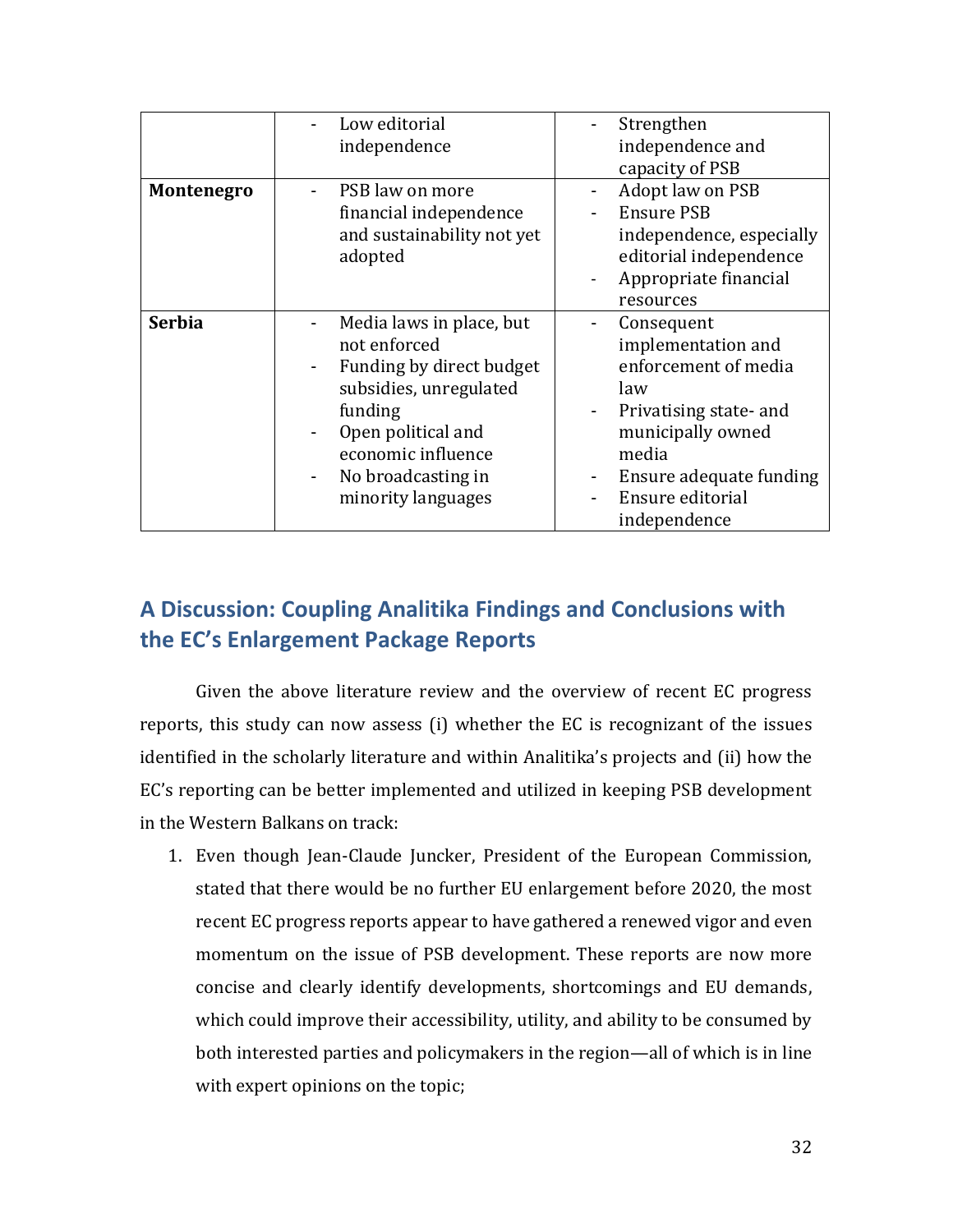- 2. By and large the EC appears well aware of the effects of politicization, especially in terms of the unsustainability of funding, concentration of media ownership and lack of editorial independence. At the same time, however, it seems, based on the above review of the EC's reports between 2011 and 2015, that the Commission is merely fighting the symptoms of politicization, rather than the underlying causes or the incentives for regulatory capture;
- 3. It was clear from the conference findings that funding remains an outstanding issue in the region, given that a successful and sustainable funding model that does not degrade content or editorial independence is lacking. While the EU already recognizes this and that simply providing more external funding is not a sustainable solution, a general vision for a feasible model or models that could positively steer PSB development for the six Western Balkan candidates is still missing; and
- 4. In general the EC highlights which problems need to be addressed, but besides general recommendations does not mention any concrete measures that need to be undertaken in order to solve these problems. This may also lie in the nature of the progress reports. Though there are potentially other tools or mechanisms that may be able to provide these concrete measures, they only function as a type of roadmap and report card of what has been done and what still needs to be achieved in accordance with the EU's criteria. Other actors or organizations cannot fill in this particular gap, and more clarity, certainty, and advocacy needs to come from the EC. Hereby, the EC needs to acknowledge that background and development of PSBs in the Western Balkans are quite different from those in the core Member States. Therefore, EU bodies have to reconsider possible steps, policies and measures that take into account the circumstances and context in the Western Balkans, and these must be made more transparent and accessible, particularly if Western Balkan elites are to understand what is required or expected of them in terms of PSB reform.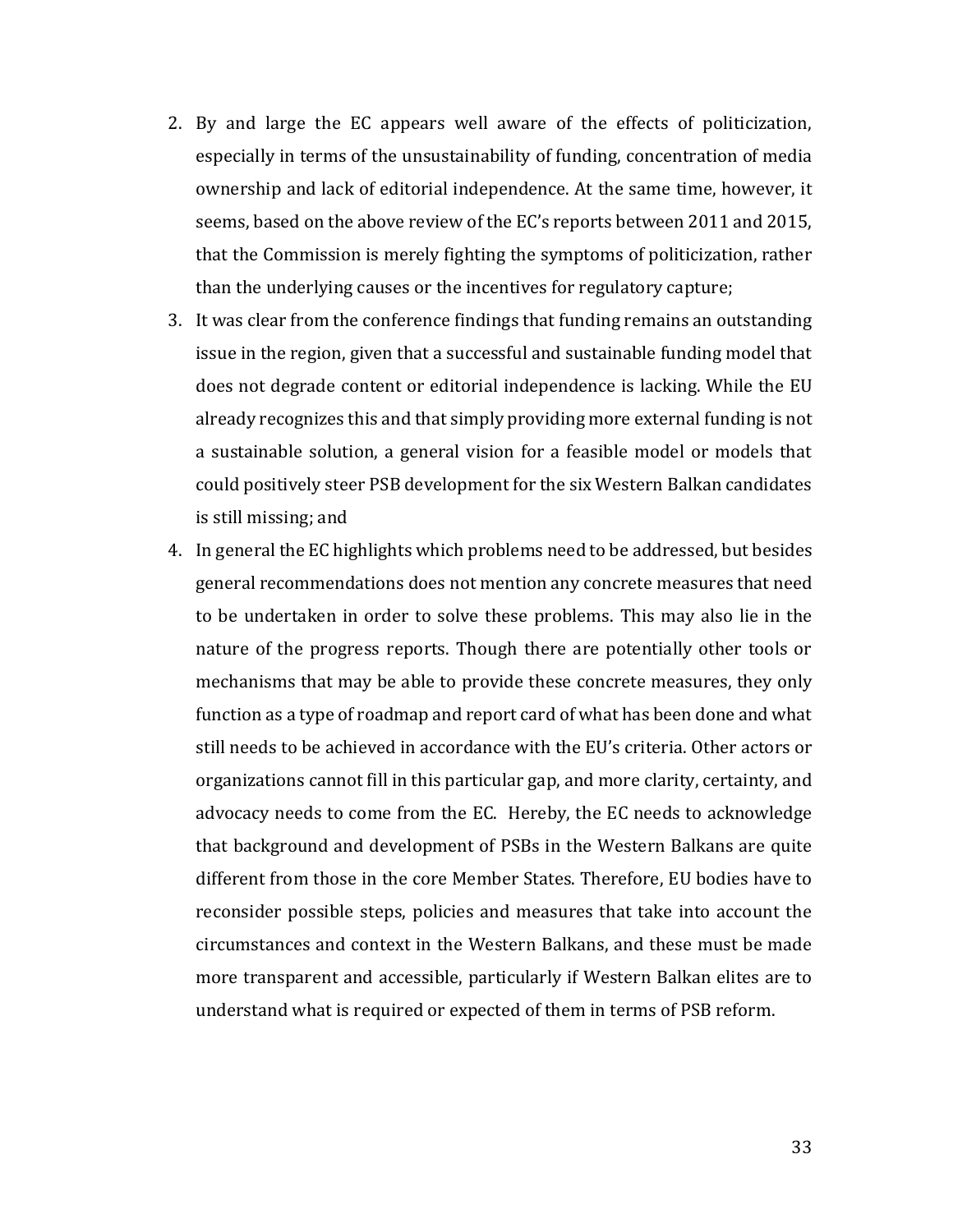#### **Recommendations**

The EC seems to recognize the serious issues facing PSBs in the Western Balkans and has intensified its discussion of these issues in its most recent progress reports. Given the findings above, this study can provide some suggestions by linking the analysis and the findings of Analitika's May 2016 conference, in working towards improving the EC's Enlargement package progress reporting:

- 1. For those countries, like Albania, where PSB or media issues are not presented in great detail in EC progress reports, an effort needs to be made to identify problem areas—putting them on the map and beginning an open discussion that the media situation in such places will not be forgotten or displaced by other concerns;
- 2. Interested parties should be made aware that the EC has sharpened its focus and demands in terms of PSB development; these more vigorous statements from the EC could and should be picked up on by civil society and other actors or stakeholders, including other international organizations or donors, in a renewed push for pressuring Western Balkan elites on the continued need for reform in working towards the development of a functioning and independent PSB consistent with the requirements and "spirit of the law" for EU membership, as well as for creating a more open and free media environment, which many experts at the Analitika conference considered a basic requirement or element in the region's democratic transition;
- 3. Linked to this, interested parties should signal to the EC/ EU that further discussion is needed on the issue of PSB reform, which could involve the organization of new conferences to connect civil society actors, Western Balkan policy makers and EU representatives to create and build understanding, to share information and expertise, to engage both European and Western Balkan policymakers, and to provide incentives for change on the behalf of Western Balkan elites who view PSBs as something either to capture for their own gain or as a waste of resources; such conferences are needed to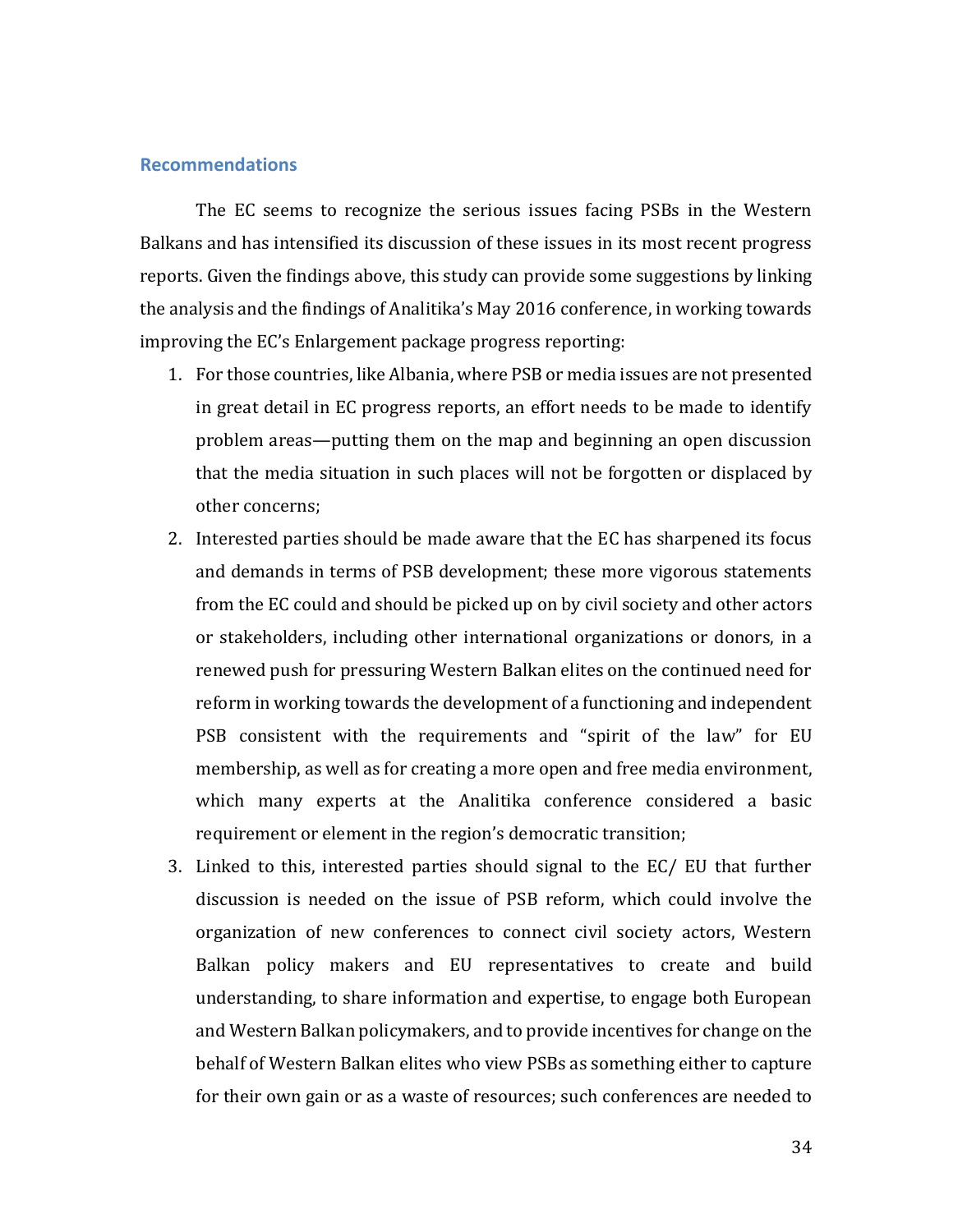identify and apply lessons learned from previous enlargements as well as to identify and share concrete policy options that the six country cases in the Western Balkans discussed here can study, adapt and implement in working towards membership, especially with concern to funding. Such initiatives, along with the progress reports, however, need to be cognizant of the path dependencies and contexts of each candidate or potential candidate, and that current scholarship suggests the funding models available are inadequate and not able to fulfill the needs of these small Balkan media markets. By incorporating both international and regional scholars into this discussion then, a checkbox approach could potentially be avoided, and more individually suitable policy options could be found that avoid the window-dressing seen during previous enlargements;

- 4. Finding practical and worthwhile funding models should be made a priority for candidate countries, given that it represents an overarching concern that influences so many of the other issues in play regarding politicization of PSBs. Setting this out in the progress reports as a benchmark issue on the road towards EU membership could signal to Western Balkan policymakers this is something to put resources into, rather than waiting for the EC or some other outside actor to simply devise or transplant a model lacking an understanding of local needs and circumstances. Through the progress reports and further statements, the EC could initiate conferences, like those already mentioned above, that could not only function as a suitable arena for Western Balkan policymakers to comply with this requirement, but also the opportunity to support and develop ideas and share research on best practices and potential ways forward;
- 5. While more concise and better-oriented reports, as the 2015 EC reporting represents, are already an improvement and step in the right direction, these materials must also be disseminated and consumed by policymakers and decisionmakers in the region to actually affect change, given that a major conclusion of the conference was that local elites were disconnected from the topic. With this in mind, the EC should ensure that these reports are actually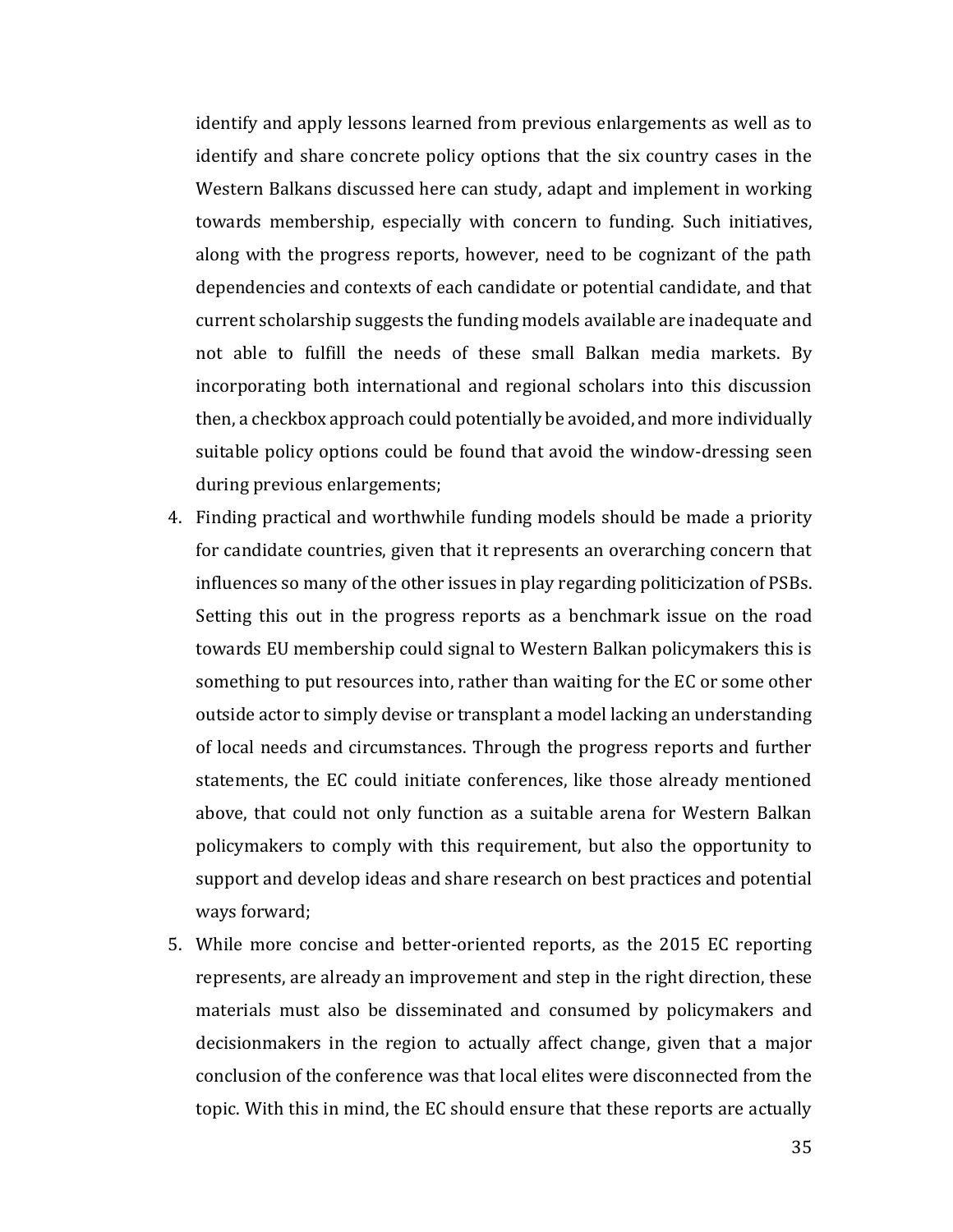being read, understood and internalized by Balkan political elites and bureaucracies. While this could be achieved by incorporating these reports into some type of existing meeting or conference structure, it could also be potentially linked to funding considerations, by asking agencies or specific elites to produce a 'response' report that would set out the timeframe and policies they believe will get them to meet the issues that the EC has stated need to be addressed in its latest annual progress report. Not only would this response format provide an avenue by which problem areas could be better identified and kept in the spotlight, but also allow for questions to be raised and discussed between European and Western Balkan elites and agencies. This would hopefully help to dispel any misunderstandings and help keep regional elites "in the loop," not only on the topic of PSB development and what the EC expects, but also on all other topics that must be dealt with on the path towards EU membership.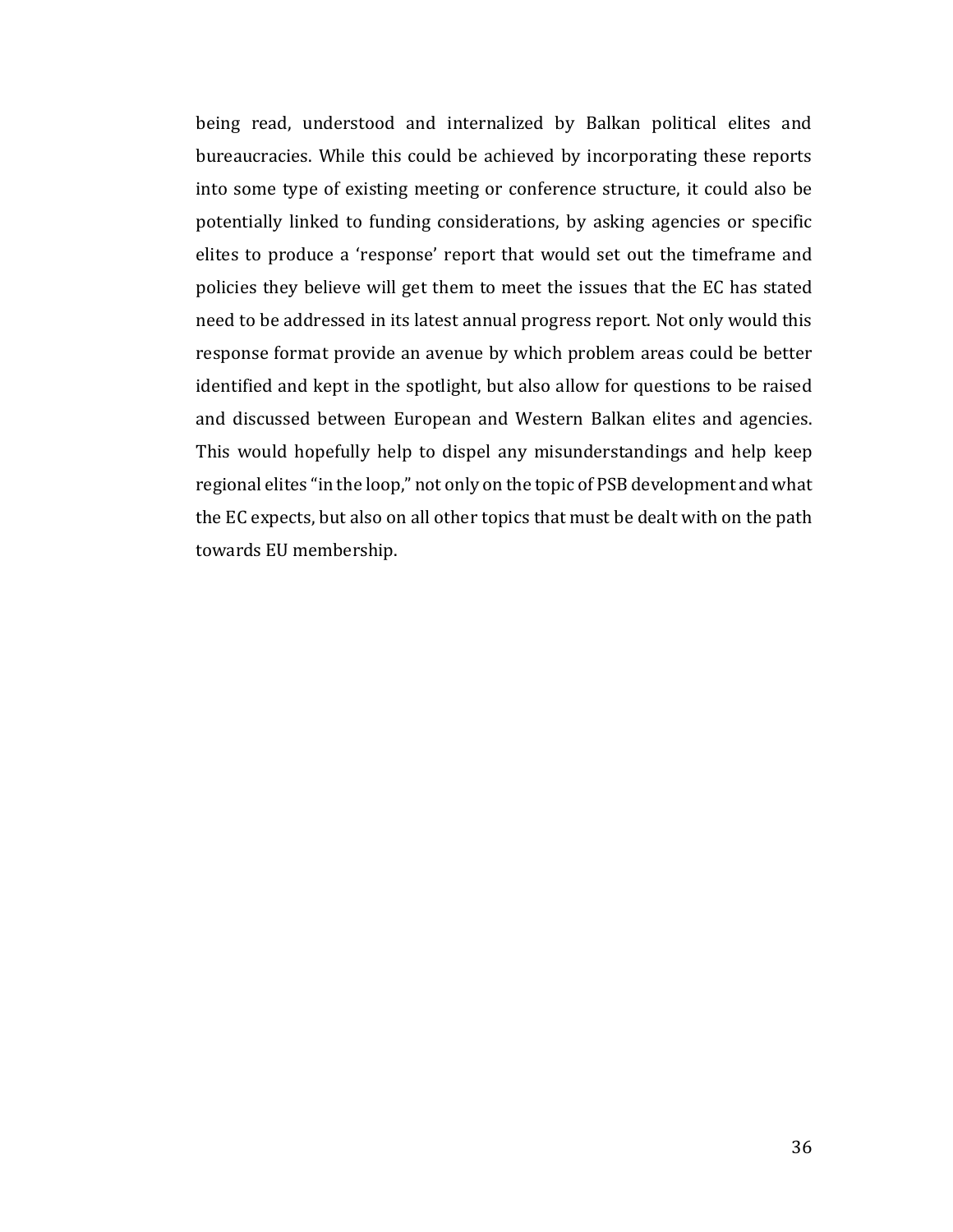## **Works Cited**

- "Baseline Assessment of the "Guidelines of EU Support to Media Freedom and Media Integrity in the Enlargement Countries 2014-20." Brussels, November 3, 2015. [https://www.eiseverywhere.com/file\\_uploads/b8b1646a37b311c353f1c1e99d33a381\\_Spe](https://www.eiseverywhere.com/file_uploads/b8b1646a37b311c353f1c1e99d33a381_Specialevent-Speak-Up3powerpoint2.11.pdf) [cialevent-Speak-Up3powerpoint2.11.pdf.](https://www.eiseverywhere.com/file_uploads/b8b1646a37b311c353f1c1e99d33a381_Specialevent-Speak-Up3powerpoint2.11.pdf)
- Belicanec, Roberto, and Kristina Ricliev. "Mapping Digital Media: Macedonia." Open Society Foundations, June 5, 2012.
- Betcheva, Radka. "Future of PSM in Western Balkans." Sarajevo, May 20, 2016.
- Börzel, Tanja A. "When Europe Hits ... beyond Its Borders: Europeanization and the near Abroad." *Comparative European Politics* 9, no. 4/5 (2011): 394–413.
- Brkić, Daniela. "Media Integrity Report: Media Ownership and Financing in Montenegro: Weak Regulation Enforcement and Persistence of Media Control." South East European Media Observatory, 2015.

[http://mediaobservatory.net/sites/default/files/Media%20Ownership%20and%20Finance](http://mediaobservatory.net/sites/default/files/Media%20Ownership%20and%20Finances%20in%20Montenegro.pdf) [s%20in%20Montenegro.pdf.](http://mediaobservatory.net/sites/default/files/Media%20Ownership%20and%20Finances%20in%20Montenegro.pdf)

- "DG Enlargement: Guidelines for EU Support to Media Freedom and Media Integrity in Enlargement Countries, 2014-2020." European Commission, February 21, 2014. [http://ec.europa.eu/enlargement/pdf/press\\_corner/elarg-guidelines-for-media-freedom](http://ec.europa.eu/enlargement/pdf/press_corner/elarg-guidelines-for-media-freedom-and-integrity_210214.pdf)[and-integrity\\_210214.pdf.](http://ec.europa.eu/enlargement/pdf/press_corner/elarg-guidelines-for-media-freedom-and-integrity_210214.pdf)
- Dimitrijevska-Markoski, Tamara, and Zhidas Daskalovski. "Assisting Media Democratization after Low-Intensity Conflict: The Case of Macedonia." Working Paper Series on International Media Assistance in the Western Balkans, Working Paper 5/2013, Prepared in the Framework of the Regional Research Promotion Programme in the Western Balkans (RRPP). Sarajevo/ Skopje: Analitika - Center for Social Research - Center for Research and Policy Making (CRPM), 2013.
- Džihana, Amer, Kristina Ćendić, and Meliha Tahmaz. "Mapping Digital Media: Bosnia and Herzegovina." Open Society Foundations, June 11, 2012.
- "EU Enlargement Strategy." Brussels: European Commission, November 10, 2015. [http://ec.europa.eu/enlargement/pdf/key\\_documents/2015/20151110\\_strategy\\_paper\\_en.](http://ec.europa.eu/enlargement/pdf/key_documents/2015/20151110_strategy_paper_en.pdf) [pdf.](http://ec.europa.eu/enlargement/pdf/key_documents/2015/20151110_strategy_paper_en.pdf)
- "European Neighbourhood Policy and Enlargement Negotiations Freedom of Expression and Media." *European Commission*, October 27, 2015.

[http://ec.europa.eu/enlargement/policy/policy-highlights/media-freedom/index\\_en.htm.](http://ec.europa.eu/enlargement/policy/policy-highlights/media-freedom/index_en.htm)

"European Neighbourhood Policy and Enlargement Negotiations - Strategy and Reports." *European Commission*, November 11, 2015.

[http://ec.europa.eu/enlargement/countries/package/index\\_en.htm.](http://ec.europa.eu/enlargement/countries/package/index_en.htm)

- "Freedom of the Press 2016." Washington, D.C.: Freedom House, April 2016. [https://freedomhouse.org/sites/default/files/FH\\_FTOP\\_2016Report\\_Final\\_04232016.pdf.](https://freedomhouse.org/sites/default/files/FH_FTOP_2016Report_Final_04232016.pdf)
- Irion, Kristina, and (Tarik. "International Assistance and Media Democratization in the Western Balkans: A Cross-National Comparison." Working Paper Series on International Media Assistance in the Western Balkans, Working Paper 1/2013, Prepared in the Framework of the Regional Research Promotion Programme in the Western Balkans (RRPP). Sarajevo: Analitika - Center for Social Research, 2013.
- Jakubowicz, Karol. "Public Service Broadcasting: Product (and Victim?) of Public Policy." In *The Handbook of Global Media and Communication Policy*, 210–229. Wiley-Blackwell, 2011.
- Juncker, Jean-Claude. "A New Start for Europe: My Agenda for Jobs, Growth, Fairness and Democratic Change." Stasbourg: European Commission, July 15, 2014. [https://ec.europa.eu/priorities/sites/beta-political/files/juncker-political](https://ec.europa.eu/priorities/sites/beta-political/files/juncker-political-guidelines_en.pdf)guidelines en.pdf